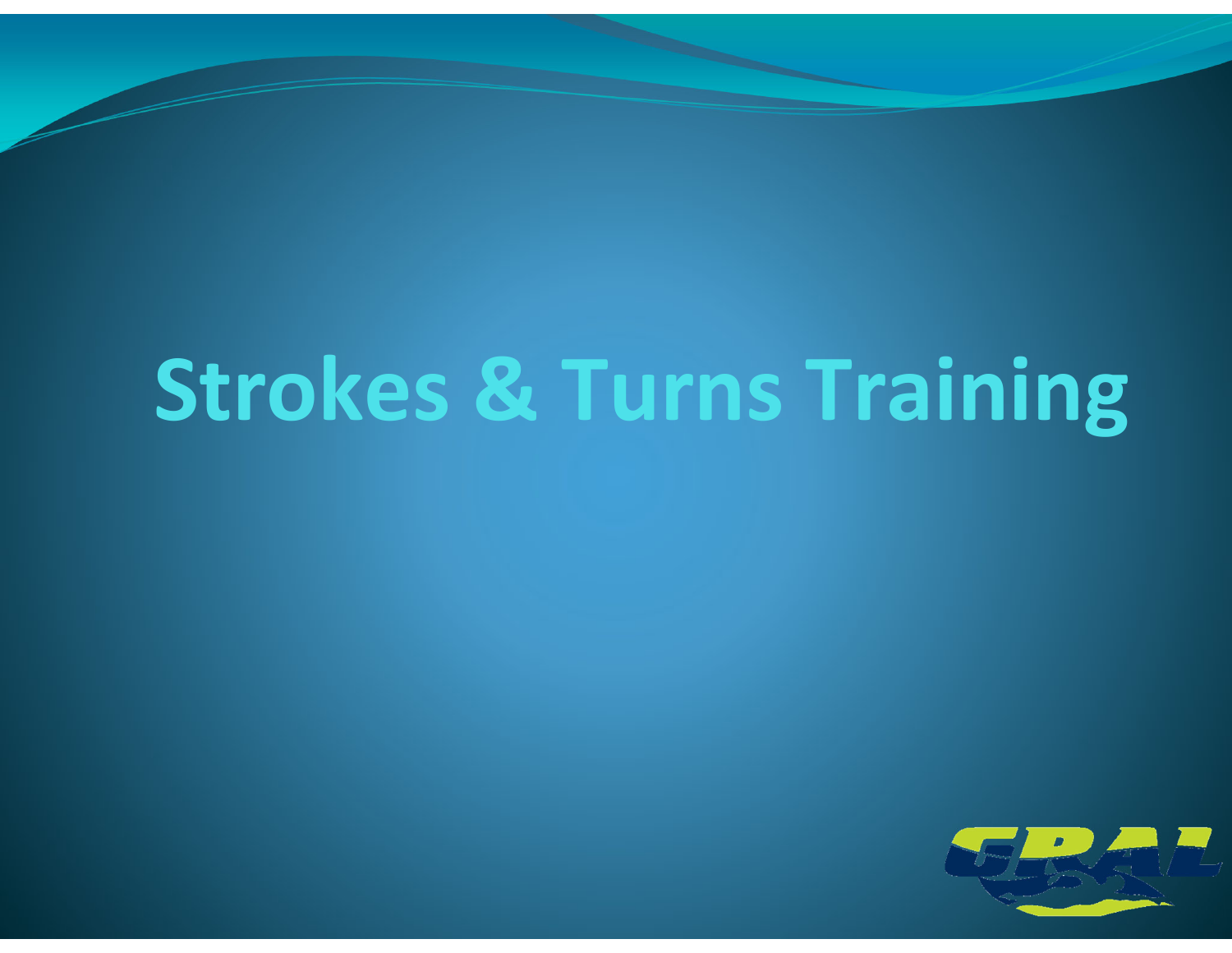# Agenda

- GRAL Handbook
	- Strokes & Turns Judge Description
	- ●**• Training and Recertification**
	- Trainee Requirements
- General Guidelines
- Paperwork
- USA Swimming Videos

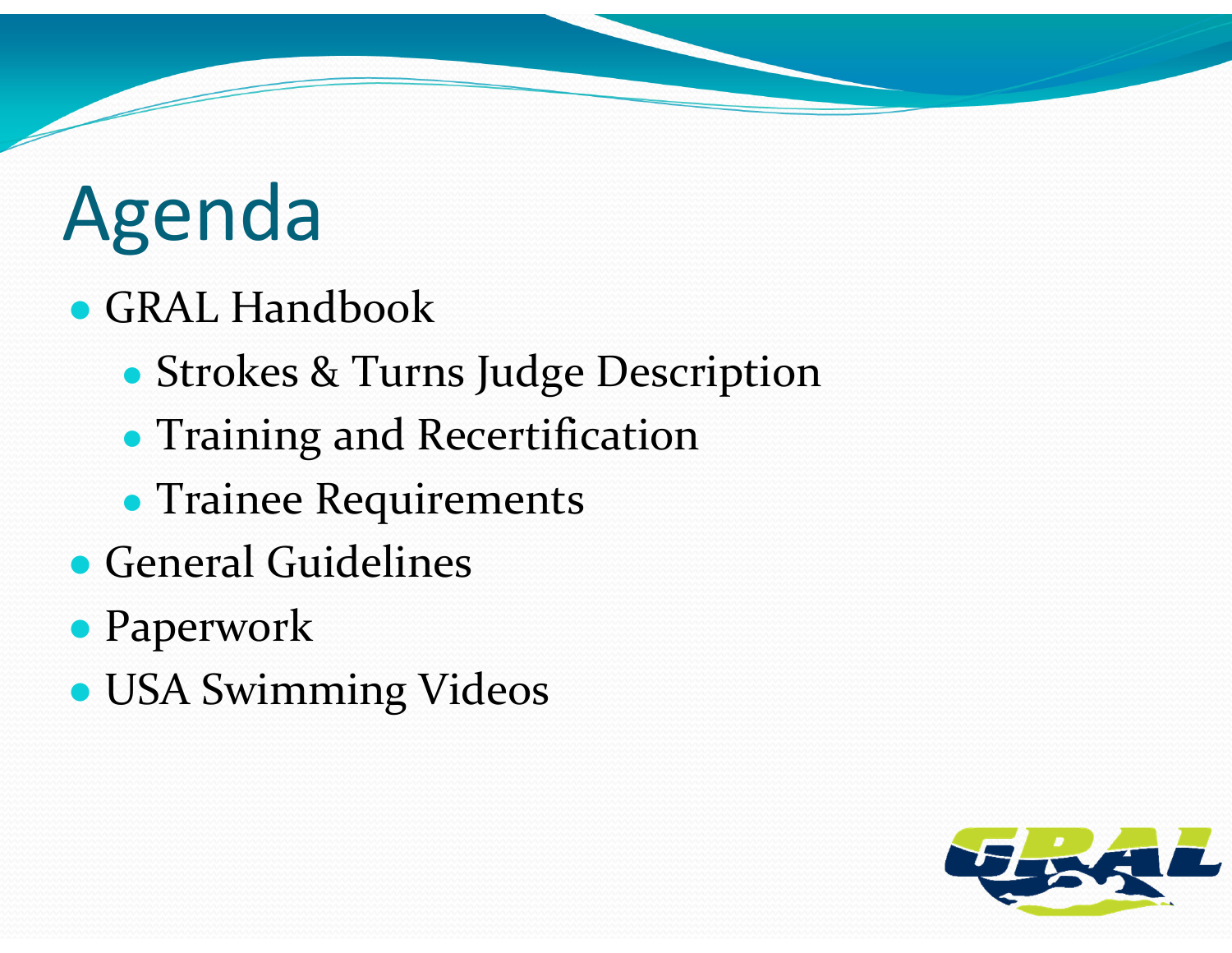# **GRAL HANDBOOK**

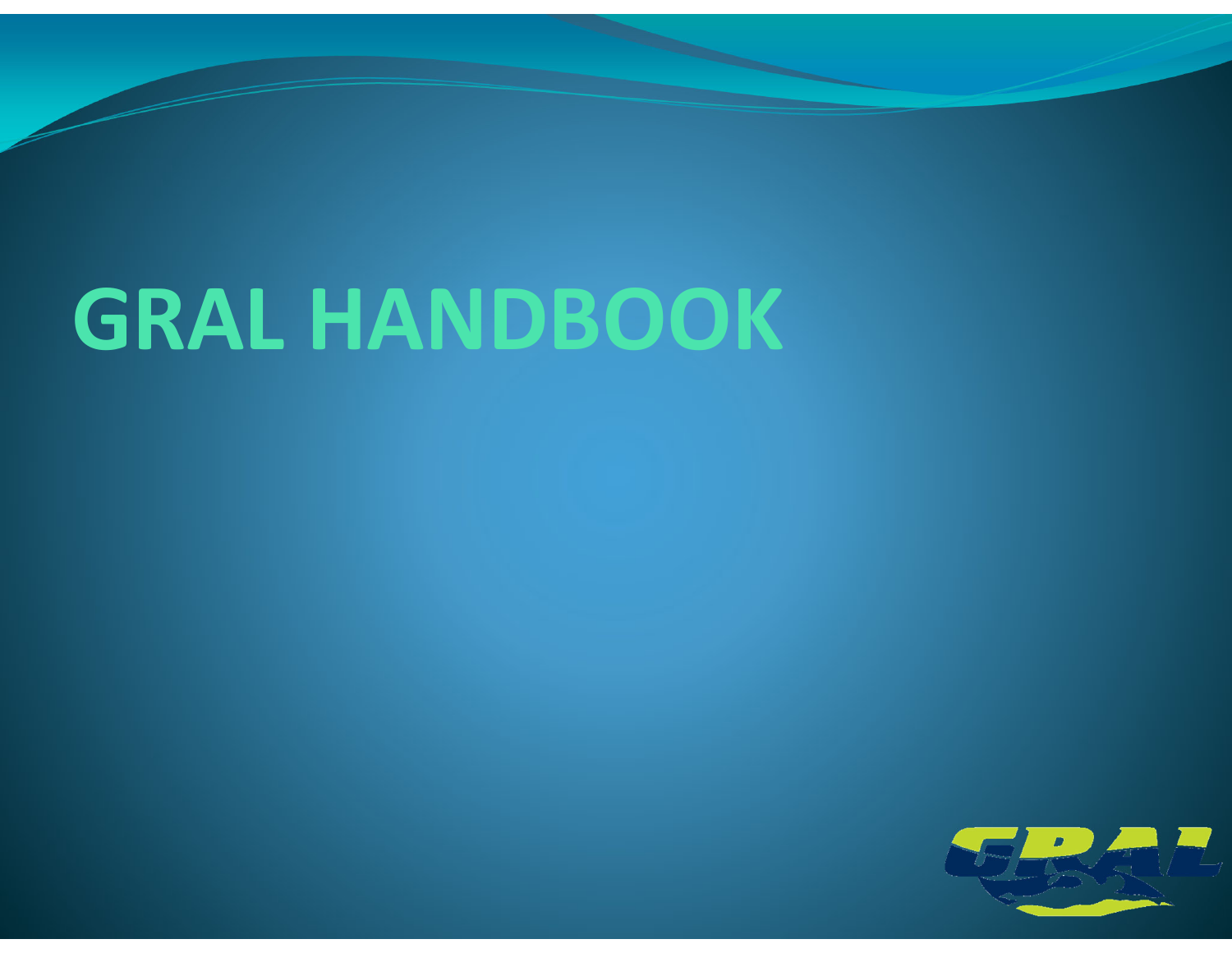#### The Strokes & Turns Judge observes that the technical rules of swimming are followed.

- Rules are described primarily in article <sup>101</sup> of USA Swimming ("USA‐S") Rulebook
- The rule book may be downloaded from USA Swimming website: https://www.usaswimming.org/docs/defaultsource/governance/governance‐lsc‐ website/rules\_policies/2022-rulebook-updated-v2.pdf
- The Strokes & Turns Judge observes each swimmer to ensure that the designated strokes and turns for the event are being performed in accordance with USA‐S rules.

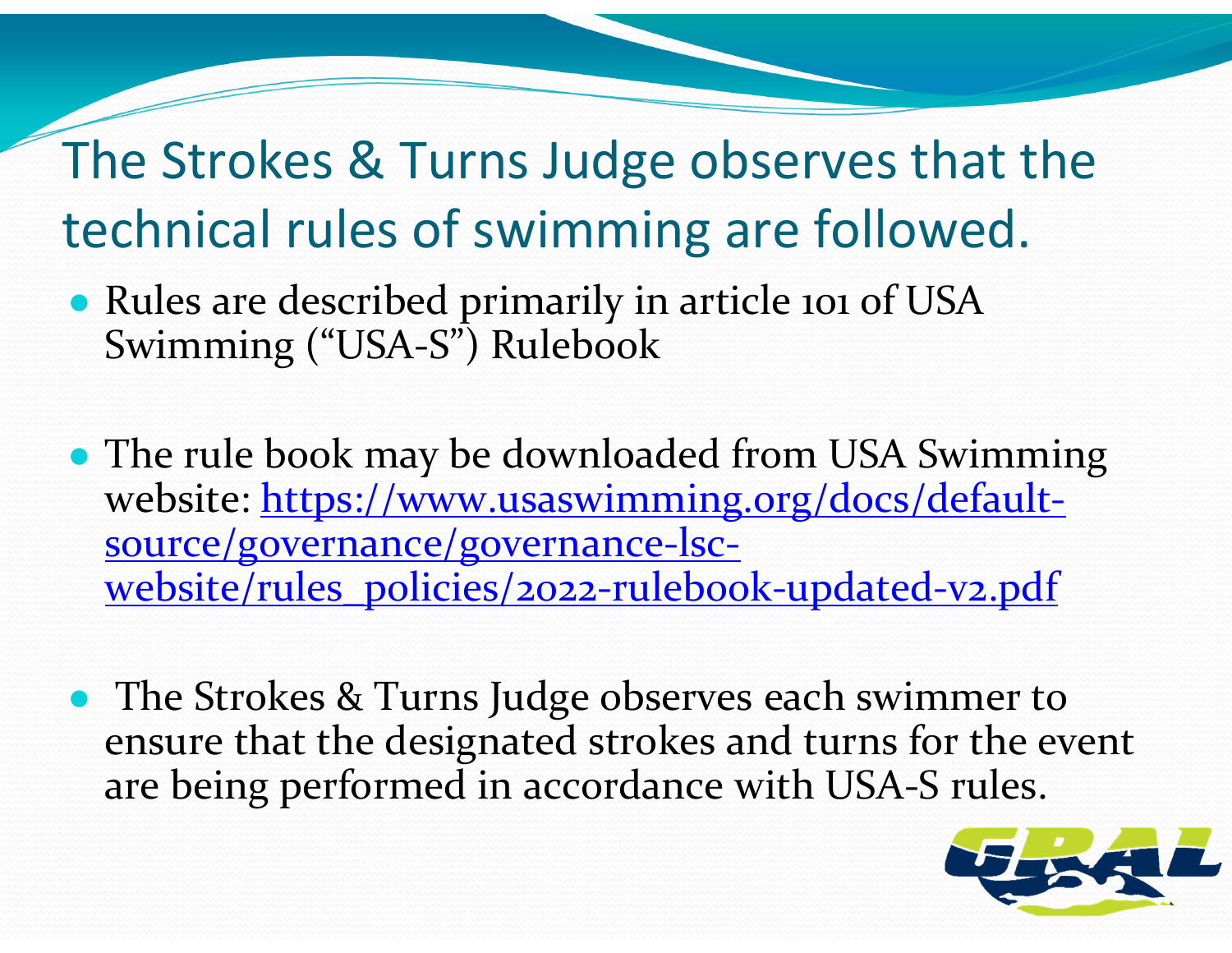#### Section XIII of GRAL Handbook – Strokes &Turns Judge Description

- ● Four or more qualified adults shall serve as Strokes & Turns Judges at all regular season meets.
- ●A Strokes & Turns Judge must raise his/her arm when an infraction is seen.
- ● Strokes & Turns Judges must sign or initial each disqualification card, specifying the infraction.
- ●• Strokes & Turns Judges are required to sign in at the Referee meeting prior to the meet start in order to get credit on the cover sheet for working. meet start in order to ge<sup>t</sup> credit on the cover sheet for working.
- ●• If a If a Judge will be late and not make the meeting, the Parent Representative<br>should notify the Referee, and the Judge should check in with the Referee prior to working. This also applies to new Judges who are walking a meet.
- ●It is the responsibility of the person who is working or walking to make sure s/he is listed on the cover sheet for credit.
- For a new Judge, it is his or her responsibility to make sure the Referee signs his or her card (walking record). or her card (walking record).

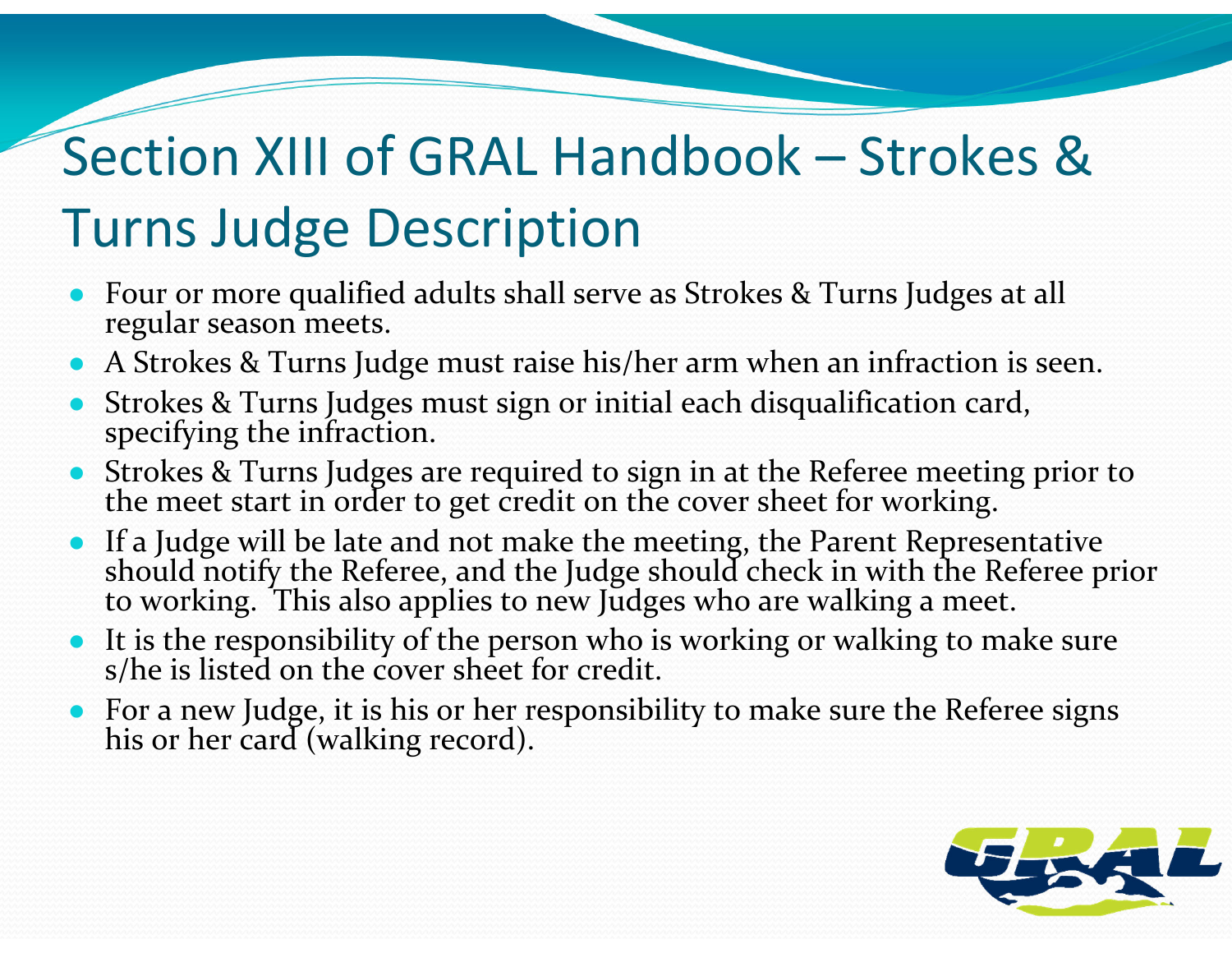#### Section XIII of the Handbook – Training and Recertification

- TRAINING The Strokes and Turns Judges must complete the GRAL training courses and pass the written test during the first year of service, then every other year thereafter. To complete League training requirements, applicants are required to walk the first half of an even meet, the second half of any meet, and another half meet, for a total of three halves where all strokes (IM, Free, Back, Breast, Fly, Relays) have been walked. The League also strongly encourages these volunteers to be supervised for another entire meet by a certified Strokes & Turns Judge prior to working completely alone.
- Recertification
	- Work a minimum of 2 halves during the previous year either as a Strokes and Turns Judge or a Referee and Turns Judge or <sup>a</sup> Referee
	- Complete GRAL training course every other year
	- Pass GRAL written test every other year

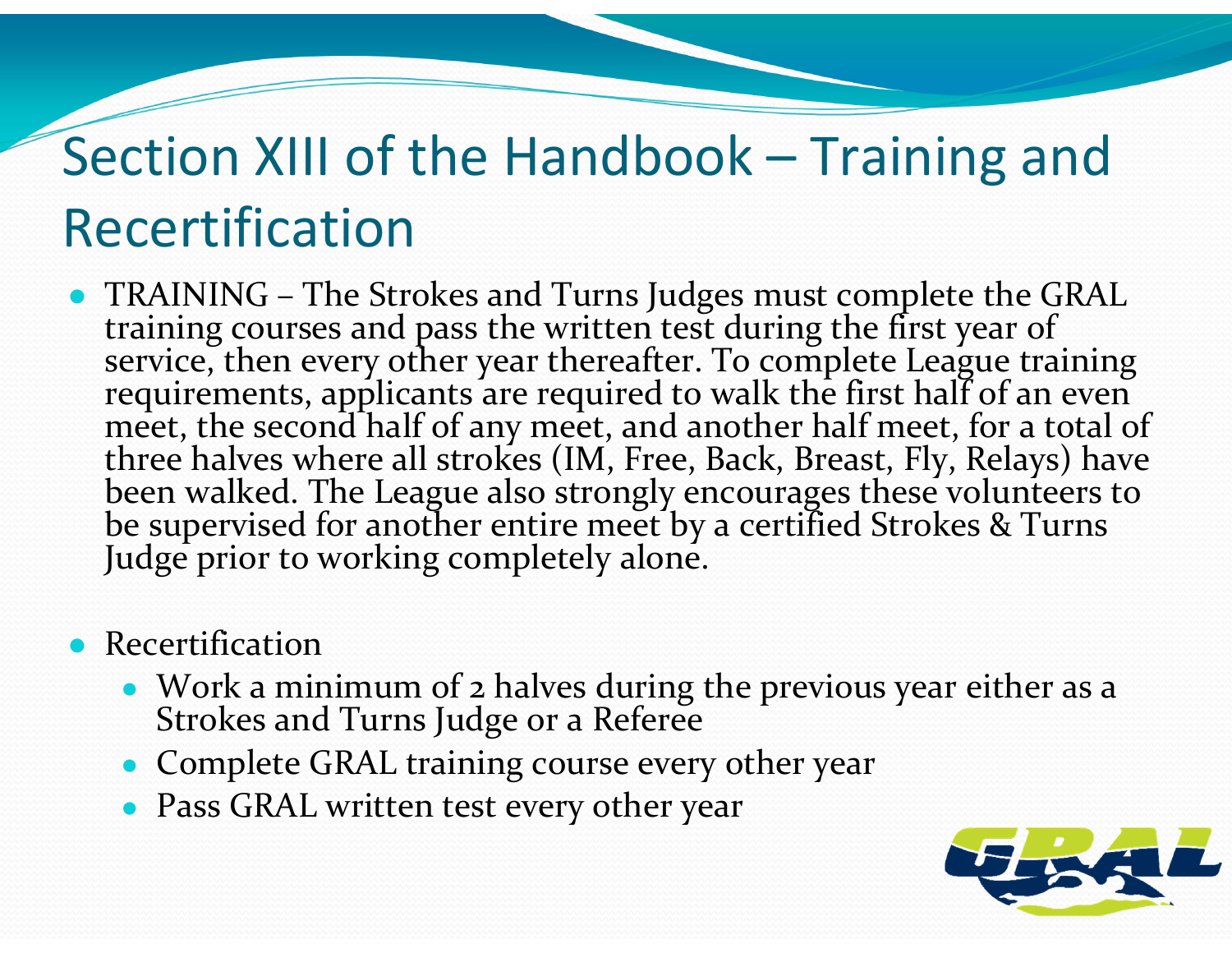## Responsibilities of the Trainee

- Take this class and embedded test
- Pass the test PRIOR to walking
- If you walk prior to passing the test, that walk will NOT count

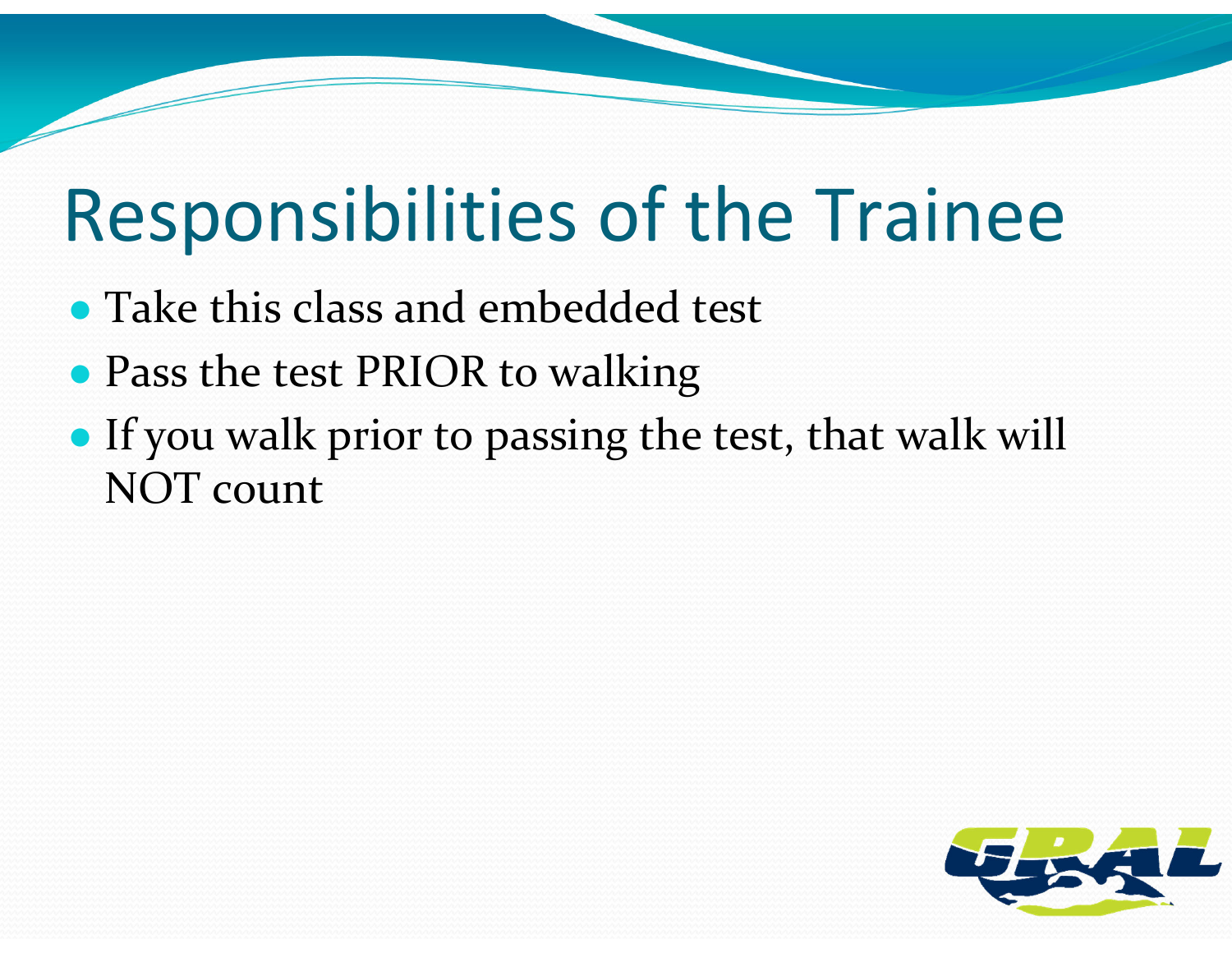## Responsibilities of the Trainee

- You can walk at either a home meet or an away meet
	- Walk the first half of an even meet (meet 2, 4, or 6) to see the medley events
	- Walk the second half of any meet
	- Walk any other half
	- The idea is for you to see ALL events
- Print a "card" from the **GRAL Officials website** to use to keep track of training. Get the back of your card initialed by the Referee (and for the third half, the experienced S&T Judge)
- Make sure your name is on the cover sheet at each meet you walk
	- The cover sheets are posted on the GRAL Web site shortly after the meet. *It is your responsibility to make sure you are on it.* If not, contact officials@gralva.com as soon as possible!

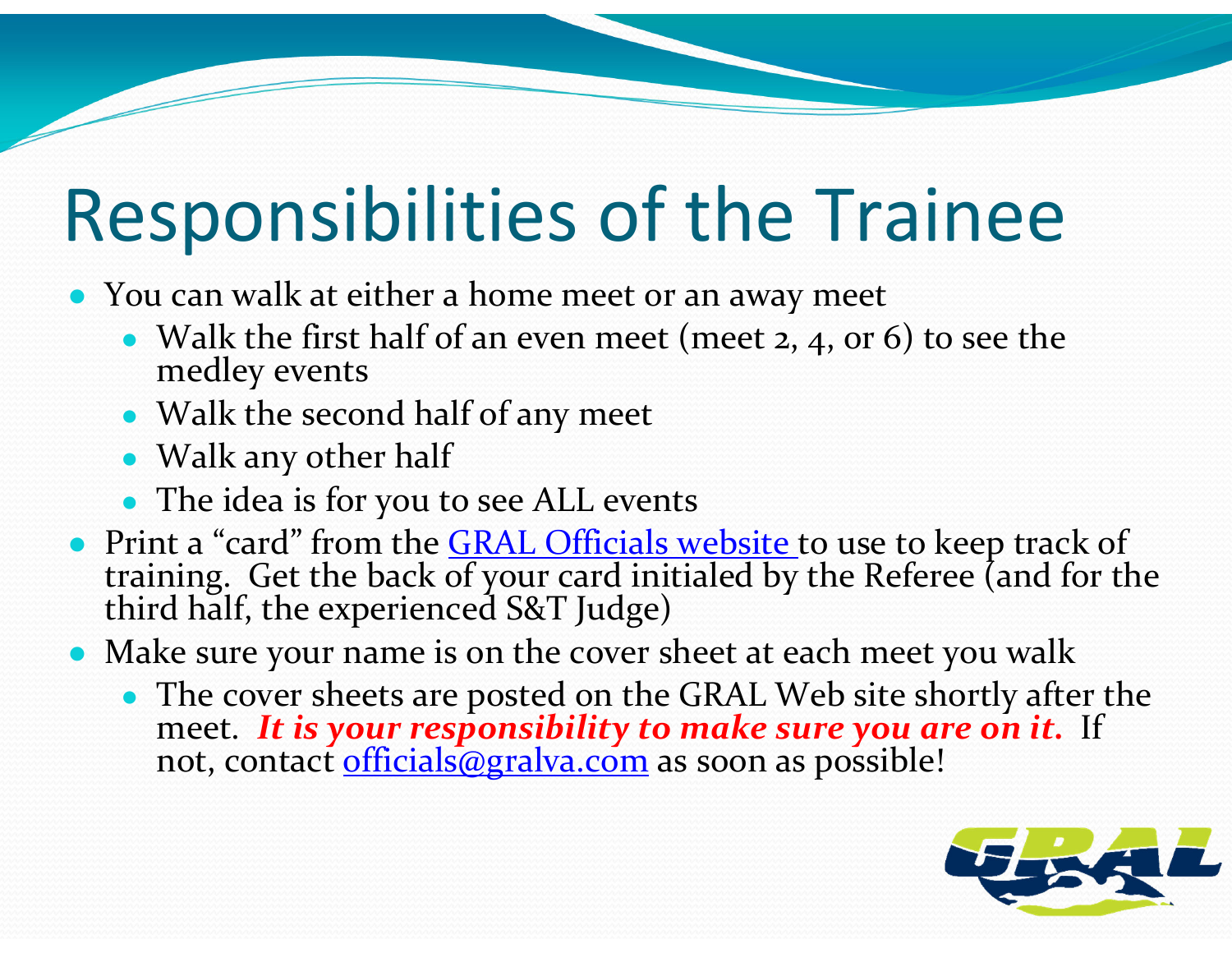## The final walk

- The third walk for a strokes and turns training Judge will be a live walk a live walk
- Experienced strokes and turns Judges will shadow trainees and sign off on their card and sign off on their card
- There will be a list of those who can certify the final walk on the GRAL web site (those who have worked at least 8 GRAL halves in the past four years as Strokes and Turns<br>Judge or Referee, or are USA-S certified) ‐ S certified)
- The experienced person will not wear white and blue; the trainee will wear white and blue
- Both the trainee and the experienced "shadow" should<br>have their names in the working location on the cover have their names in the working location on the cover<br>sheet

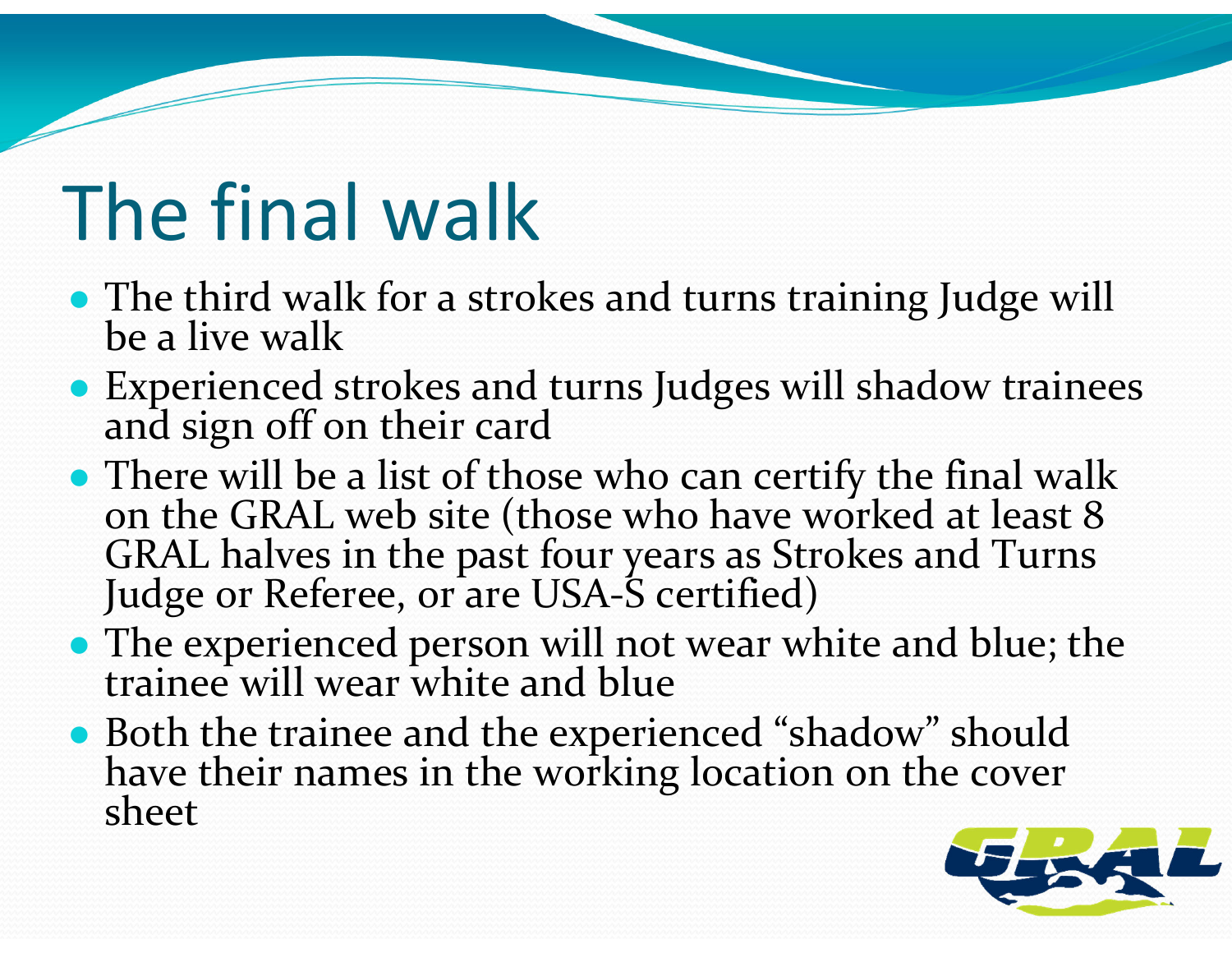## When Walking a Position . . .

Model **Practice** 

Watch the experienced worker in the position. Ask questions when you can.

In your mind, go over the calls that you would make.

Ask lots of questions and feel free to discuss calls with the experienced worker.

Feedback

*Only the working Strokes and Turns Judge can make calls and write cards. If <sup>a</sup> walker/shadow sees something <sup>a</sup> worker missed (this will happen because no one can see everything when you have multiple lanes), discuss it for learning purposes, but the worker won't write <sup>a</sup> card for something s/he didn't see or for which s/he did not raise his/her hand.*

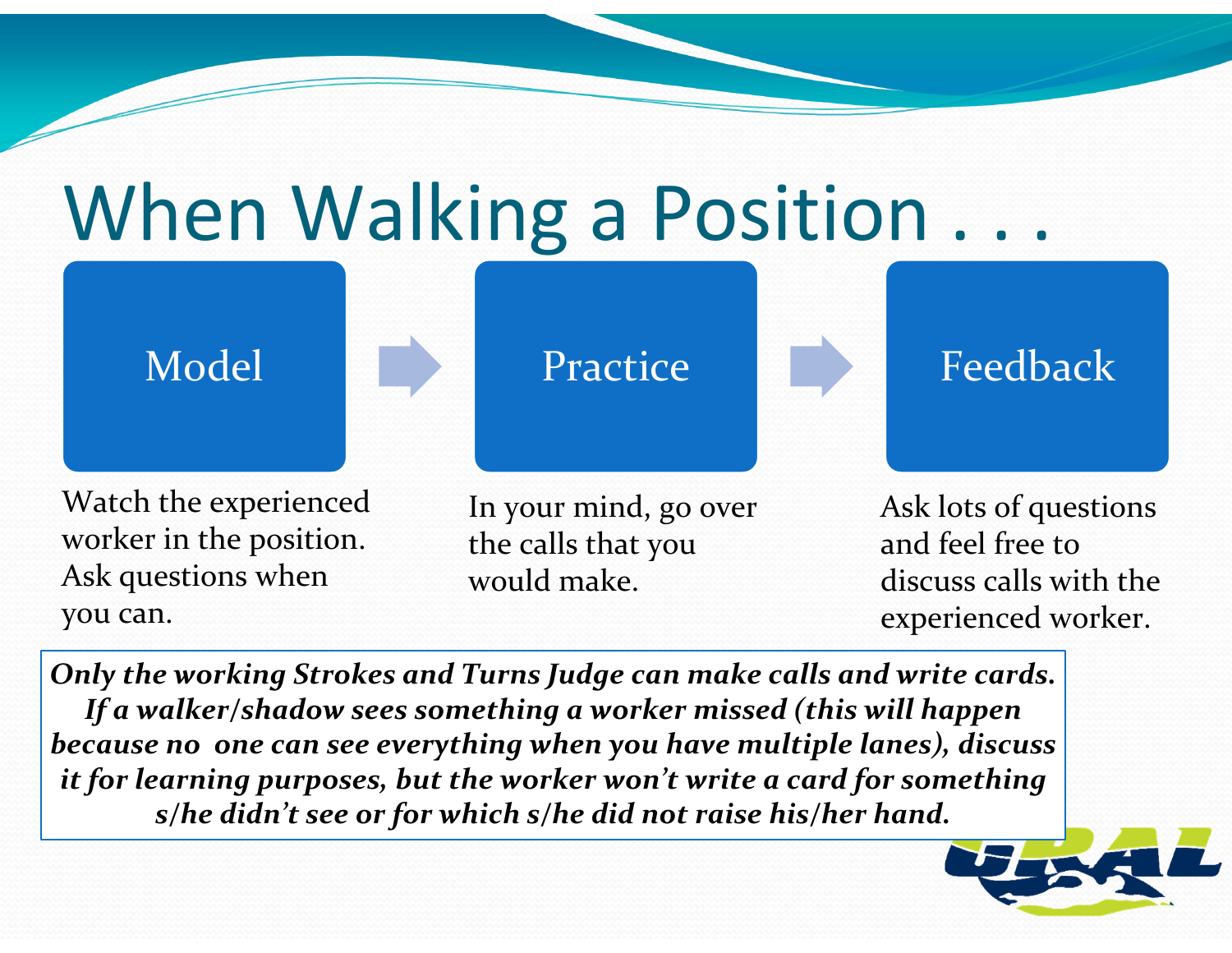#### GRAL Officials Facebook Group

- GRAL has <sup>a</sup> Facebook group for officials!
- ● All GRAL officials, trainees and coaches are invited and encouraged to participate
- Group discussion can include:
	- Questions on rules or rule interpretations
	- Share lessons learned and observations
- Intent is to promote consistency among GRAL officials
- ●Discussion on FB group does not constitute official guidance on rules
- ● To join:
	- Go to this link: https://www.facebook.com/groups/GRALOfficials
	- Please share with other officials at your club, but note that only current officials will be accepted

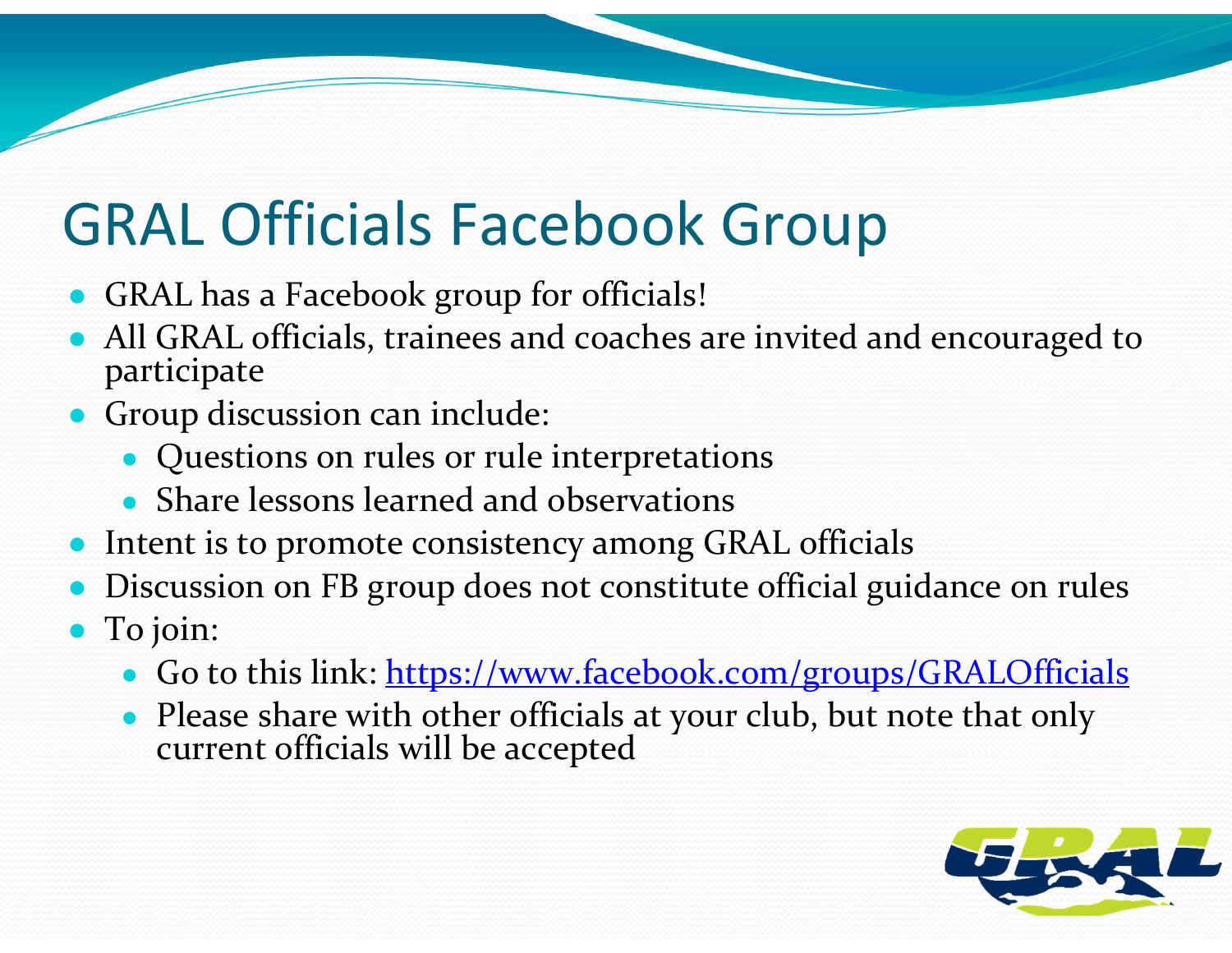# **GENERAL GUIDELINES**

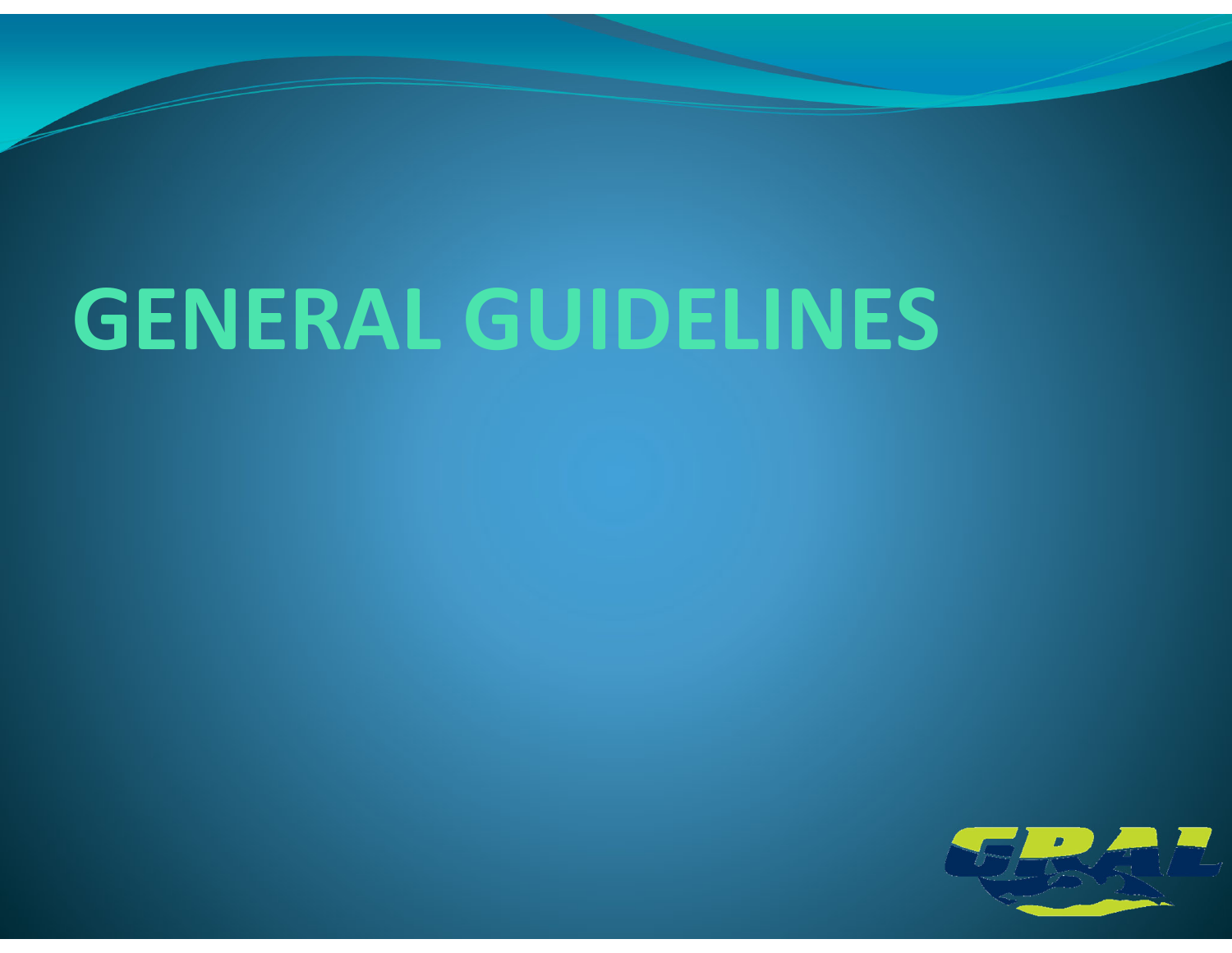#### Swimmers always get the benefit of the doubt

- Unlike other sports, swimming has only one sanction for violation of technical rules ‐ disqualification
- Therefore, we give swimmers the benefit of the doubt about possible violations of rules about possible violations of rules
- For example:
	- Referee reviews and approves disqualifications
	- Recommend dual confirmation to call early take-off during relays
	- S&T should "call what you see, not what you don't see" ‐ e.g. if you call a one ‐hand touch inbreaststroke, you should actually see the other hand and know that it didn't touch

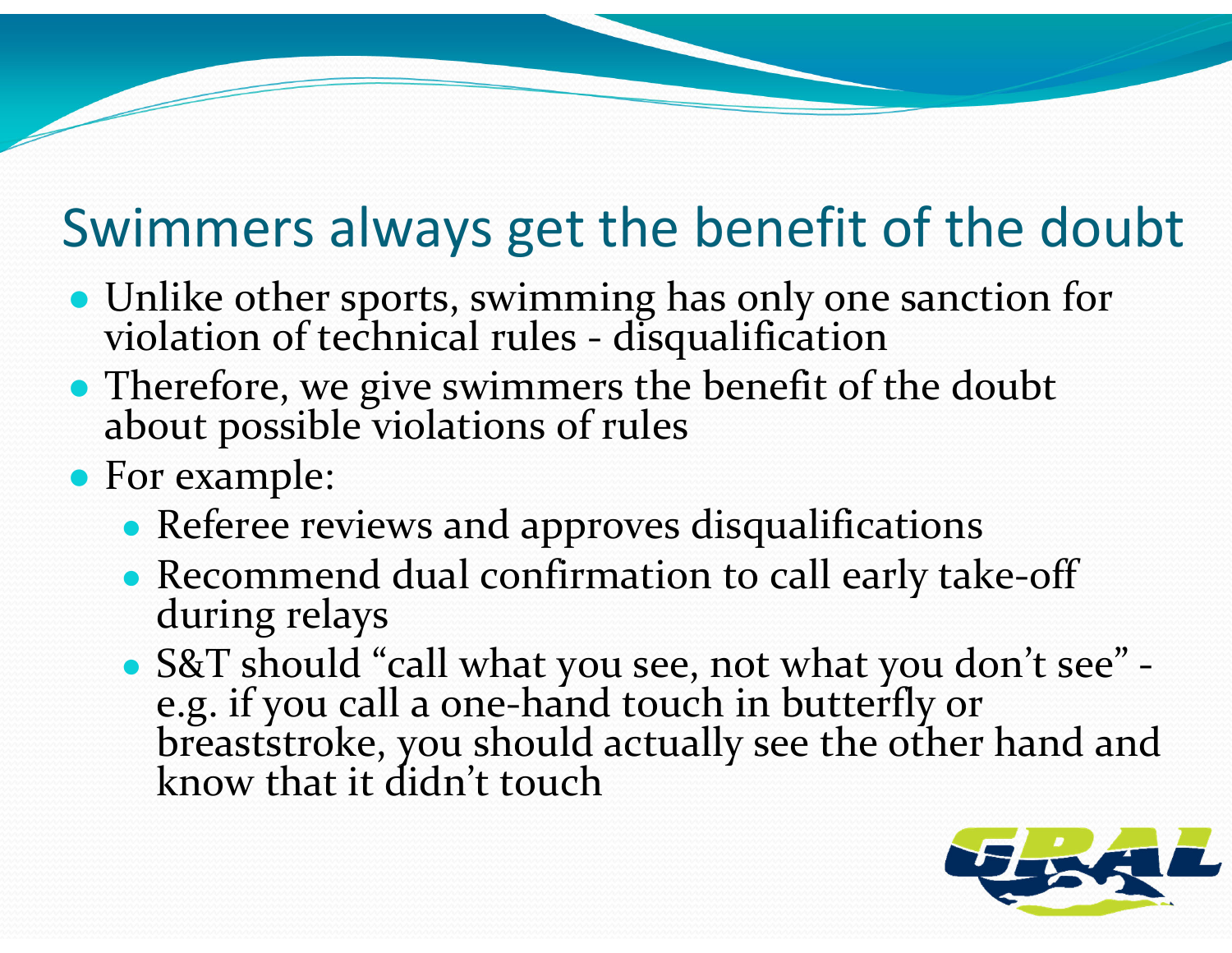## The Professional Judge

- Required Uniform
	- White shirt and dark shorts, pants, or skirt, preferably dark blue. No team identifying logos or labels. DO NOT WEAR THIS WHEN WALKING OR SHADOWING.
	- This makes it easier for the Coaches and Referee to notice you and it adds to your credibility and professionalism
	- A Referee may send you home to get your uniform if you forget it
- The rules are enforced across all age groups and levels of ability.
	- By judging swimmers, you are helping the coaches teach them the correct way to swim.
	- You are not doing anyone any favors if you do not disqualify <sup>a</sup> swimmer who has made a clear infraction. You are also affecting<br>the swimmers who did the stroke correctly. swimmers who did the stroke correctly.

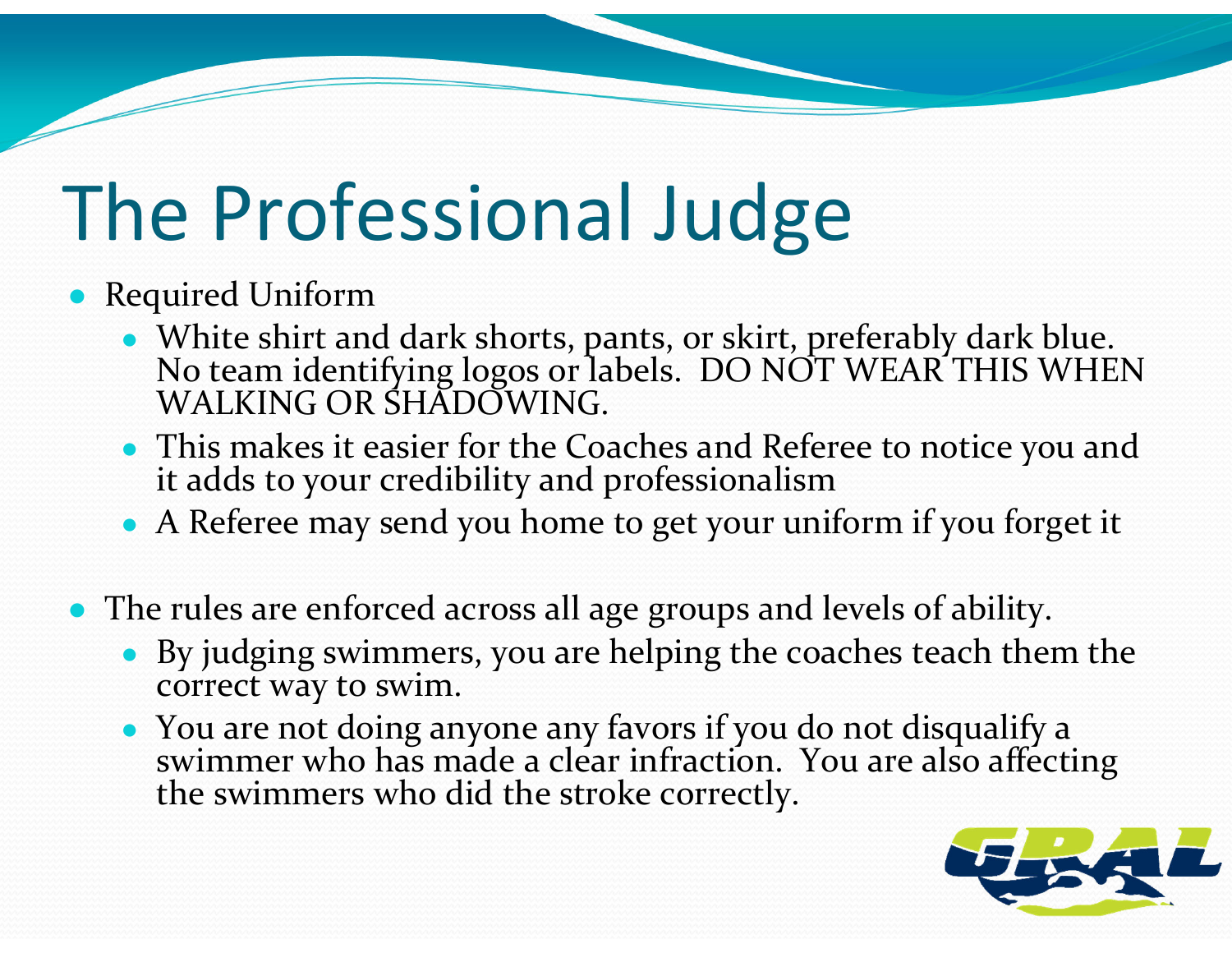### The other officials and volunteers

- Referee has authority over other officials and shall assign and instruct them. Decides questions relating to conduct of meet.
- Starter performs start of each heat
- Clerk of Course seeds events and relays; assists swimmers to arrive on course
- Runners collect timer slips and DQ cards
- Table Workers assemble timer results and DQ cards, label ribbons, pos<sup>t</sup> scores
- Computer Rep records meet times, scores meet, and communicates results to GRAL

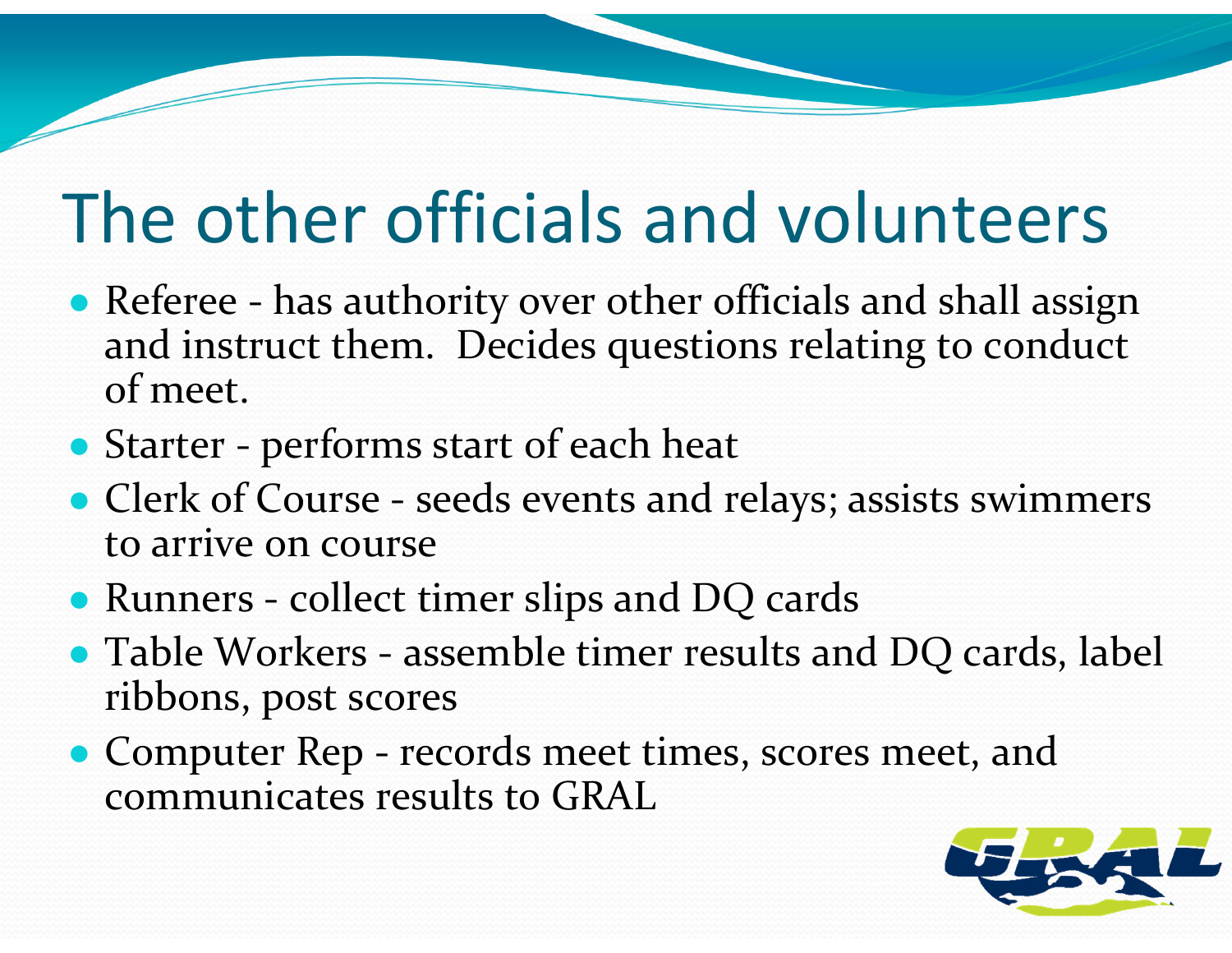## Working with Coaches

- Coaches should not be discussing calls with Strokes and Turns Judges; instead they should go to the Referee
- A coach is allowed to ask two questions that a Strokes & Turns Judge will answer:
	- What lane?
	- What was the infraction?
- You are also not required to answer paren<sup>t</sup> questions or challenges, you can refer them to their Parent Rep or Coach who can go to the Referee

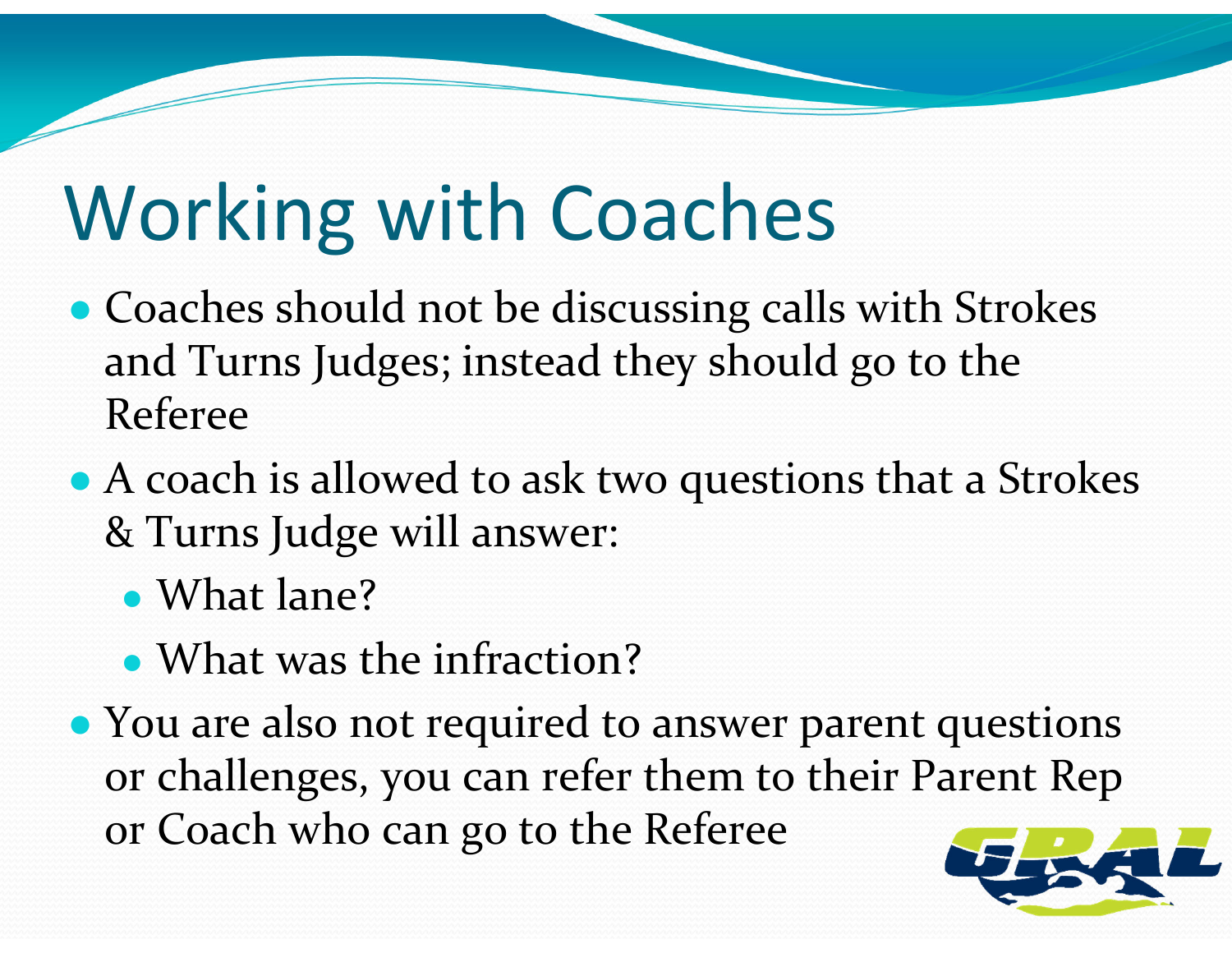# Judge's Jurisdiction

- ● During the pre‐meet meeting Judges are assigned jurisdictions
	- ●Normally you will be observing swimmers in  $\frac{1}{4}$  of the pool, possibly from the side, possibly from the end, or both
	- ●You may make calls only when observing swimmers while in your jurisdiction
	- ●The Referee should make it clear where you should be positioned to view your jurisdiction; be sure to ask the Referee if you have any questions
- ● Typically, Judges rotate positions around the pools clockwise between each major stroke grouping. The Referee will go over this in the meeting.
- ● If there are empty lanes in your jurisdiction, do not stare at the swimmer(s) who are swimming, but rather look elsewhere or at the empty lanes so that you are not giving <sup>a</sup> swimmer undue focus.
- ● Where you stand is very important and can affect what you see. For example:
	- It's often necessary to lean over edge of pool to observe <sup>a</sup> turn or finish
	- ●■ It is difficult to see one-hand touch from the side of the pool
	- ●When standing at the end of the pool, it can be difficult to observe butterfly kicks immediately after the start
	- ●Etc.

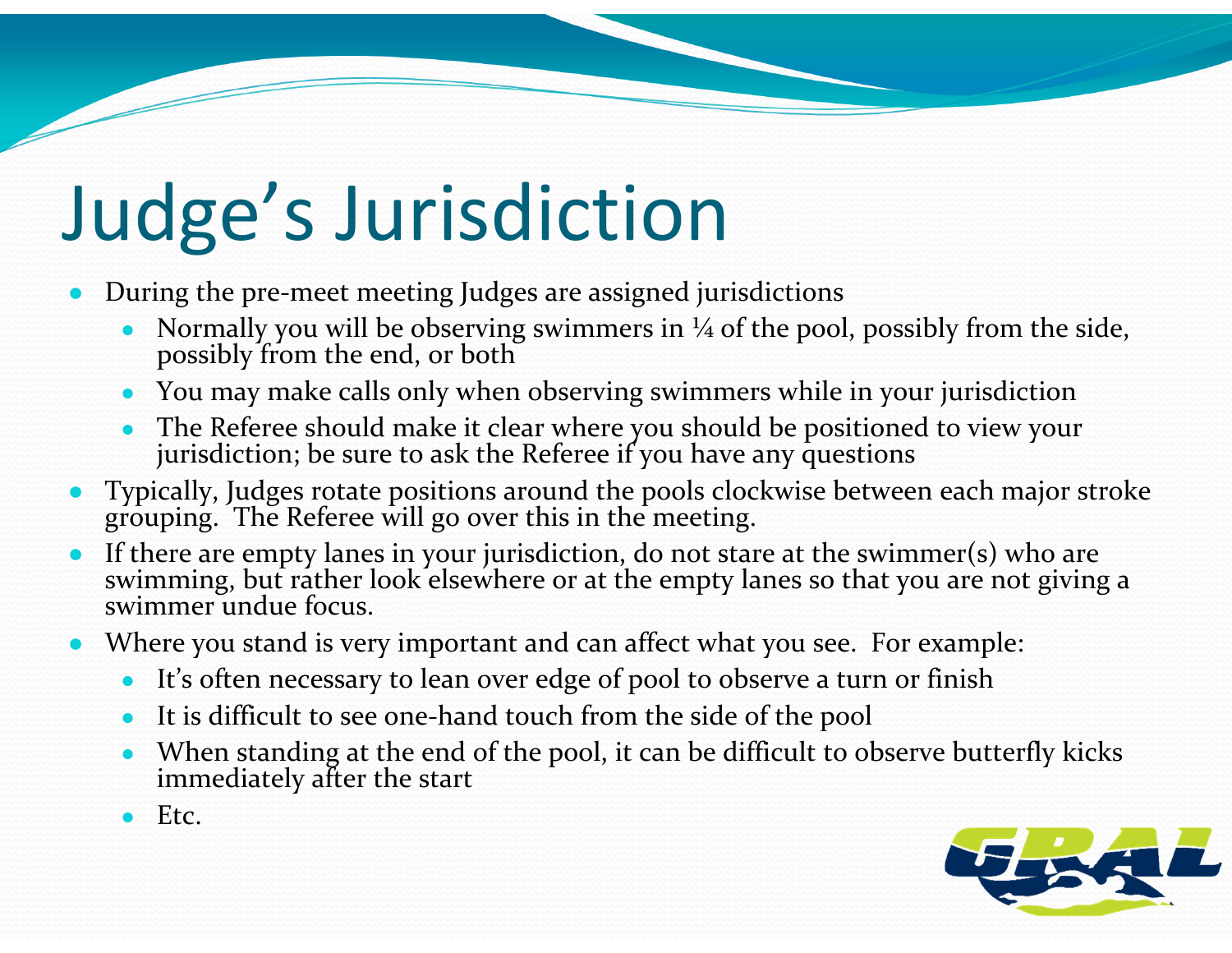## Working with the Referee

- The Referee will hold a meeting before the meet.
	- All Judges (*first and second half*) must attend
	- If you cannot attend, make sure you check in with the Referee when you arrive when you arrive
- During this meeting, the Referee will assign jurisdictions, identify specific practices and judging of swimmers with special needs, if any.
- The Referee may discuss specific stroke and turn rules and will specify how relay take ‐off judging will be handled.
- During this meeting you should verify your name is on the meet cover sheet.
- If you have any questions, you should ask them during this meeting so that all Judges will benefit from the question and the answer.

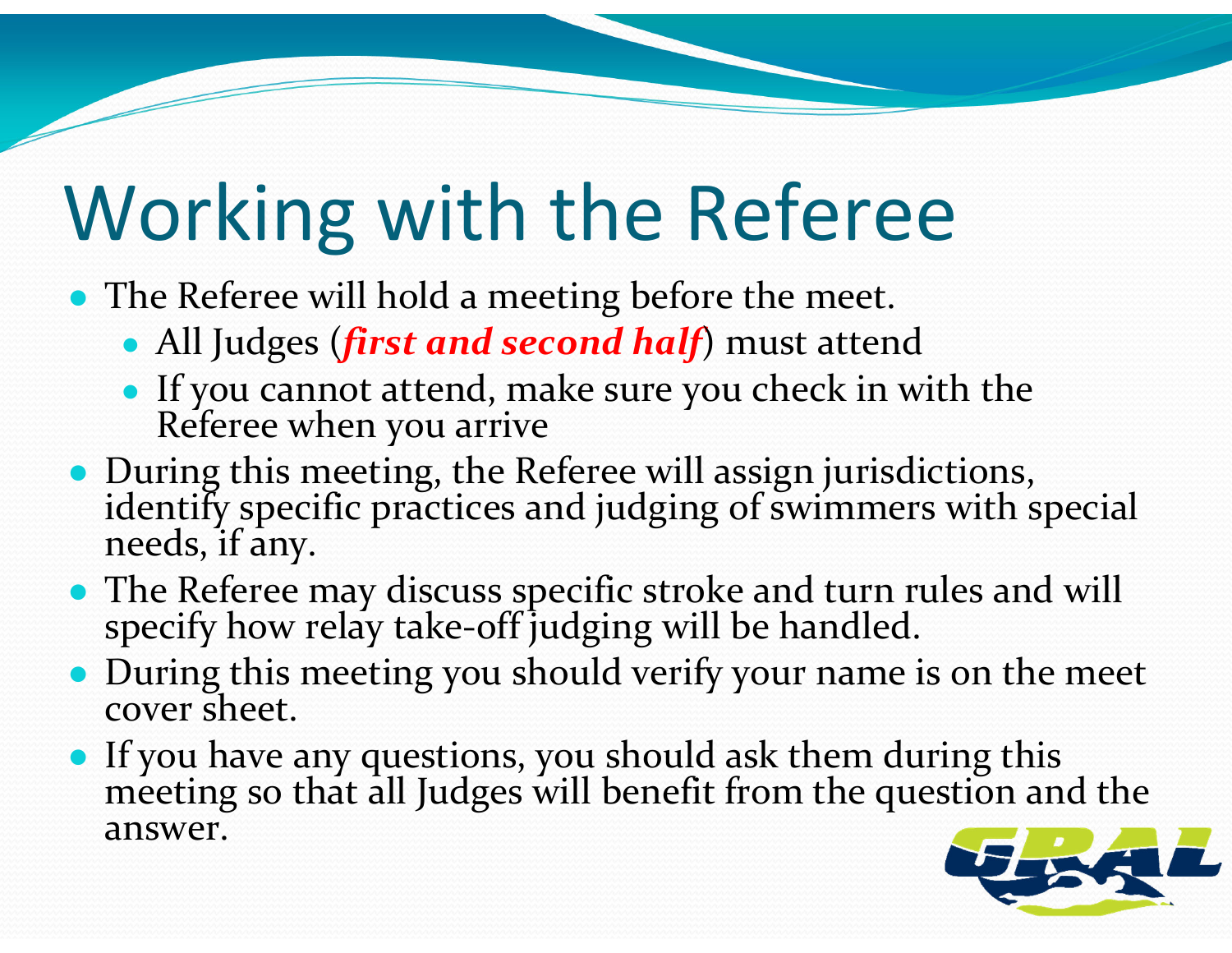## Working with the Referee (cont.)

- ●During the meet, the Referee has the responsibility to review and approve disqualifications
- ●■ As an S&T Judge, you should expect the Referee to discuss calls - and missed calls -with vou and other officials: calls - with you and other officials:
	- ●Ensures swimmers ge<sup>t</sup> the benefit of the doubt
	- ●Helps reinforce rules for S&T officials and ensures consistency
	- It does not mean the Referee doubts your judgment or expertise
- ●Avoid getting defensive when the Referee approaches you to discuss <sup>a</sup> call
- ● Focus on answering the three key questions from the Referee:
	- Where were you?
	- What did you observe?
	- What rule was violated?
- ● You may (and should) discuss any questions you have with the Referee prior to writing the DQ Card.
- ●It's okay to raise your hand and not write a card!

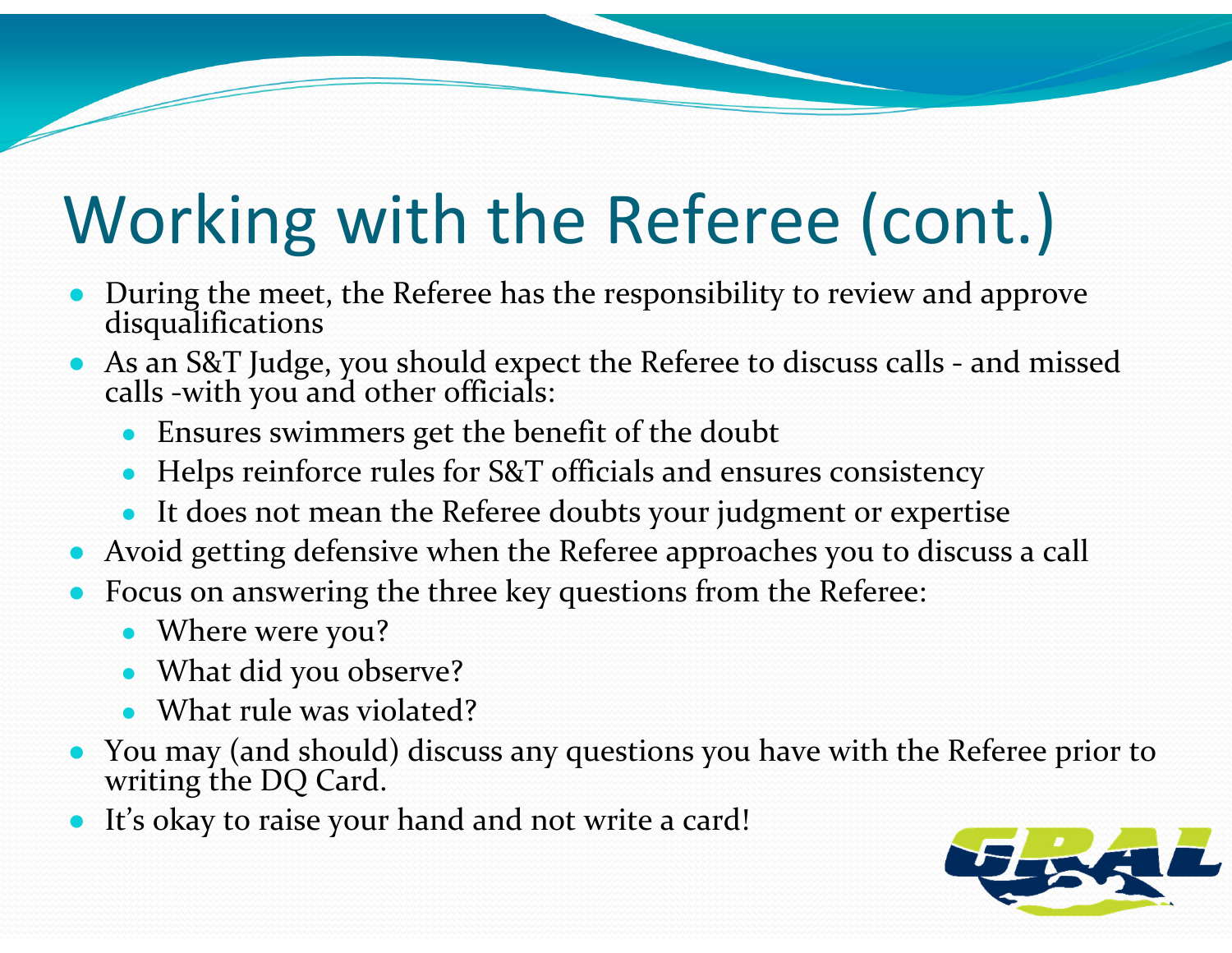# **PAPERWORK**

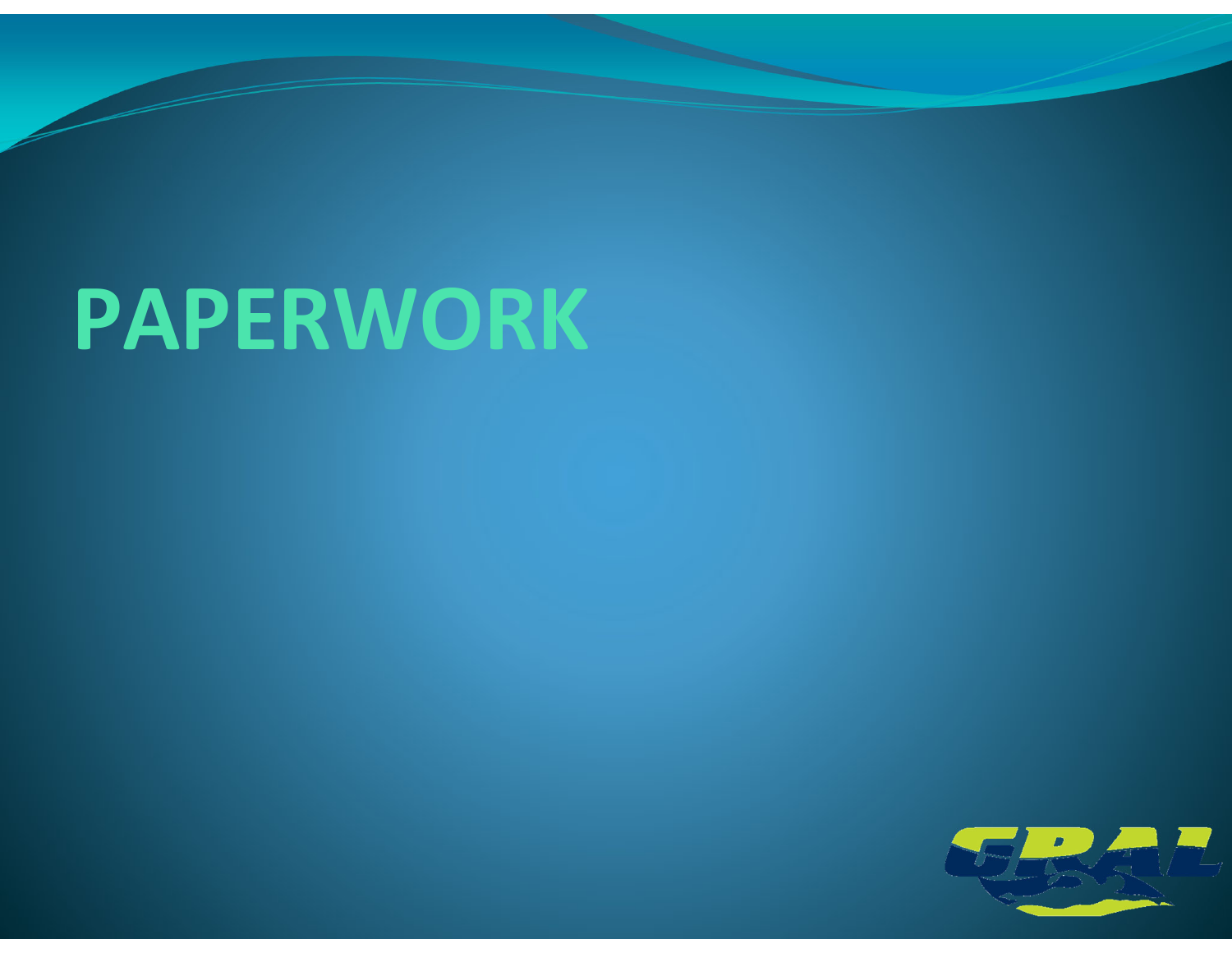## The Meet Program

- You will receive a meet program (heat sheet) to help you keep track of the event and heat, so that you write the correct numbers on the card. Notes or symbols should be written on the heat sheet for each infraction observed.
- You are *strongly* encouraged to take notes on that program in case you are questioned by the Referee about <sup>a</sup> call.
- Note that you will not always be told about a change in the meet program (missing or moved swimmers). Be flexible and pay attention to the Starter's announcements (number of heats, etc.). Do not write names on the DQ slips for this reason.

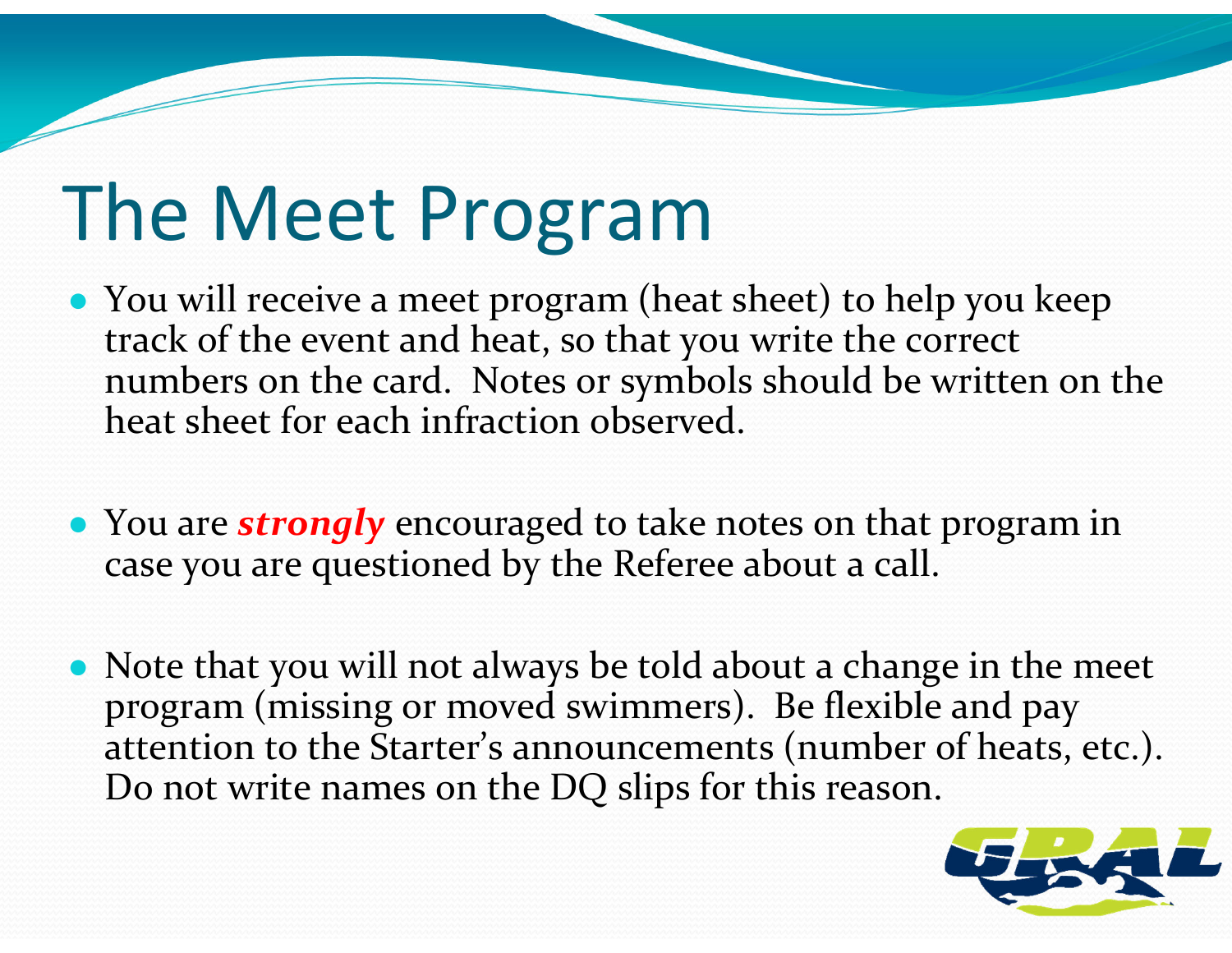### Notes, Symbols on the Heat Sheet

- During some events, you may observe multiple infractions in different lanes. Because you are observing swimmers whenever they are in your jurisdiction, it may take several heats to catch up writing DQ cards.
- Writing a DQ card for the wrong event, heat, or lane is about the worst thing a Stroke and Turn Judge could do.
- To make sure you keep track of the proper infraction, the proper event, the proper heat, and the proper lane, a quick note or symbol on the heat sheet can help you keep track of this information.
- The Referee might require you to keep notes, and can reject DQ cards if you don't have a note on your heat sheet to back it up.
- The Swimmer always gets the benefit of any doubt.

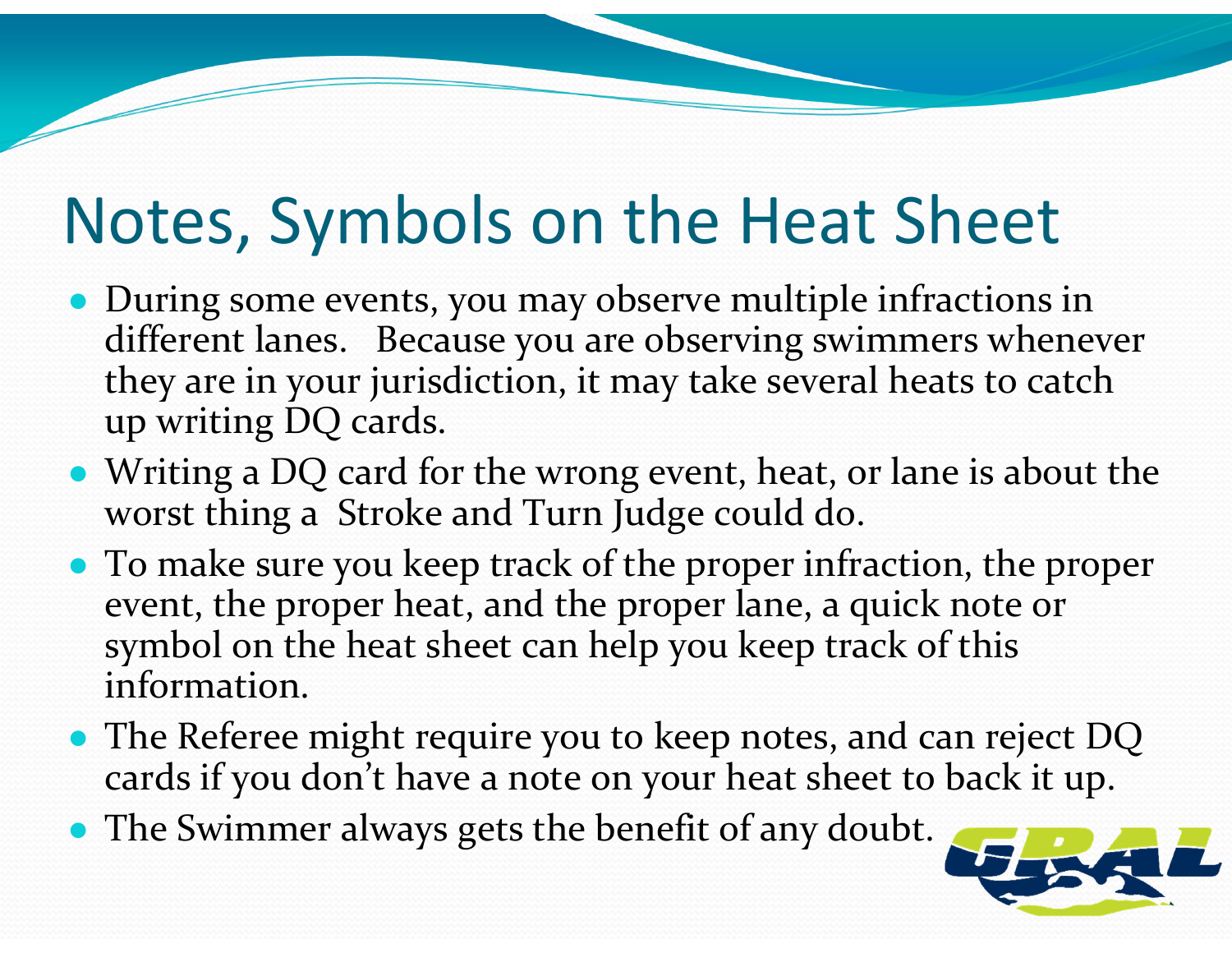## Disqualification

- When you see a violation in your jurisdiction, follow these six steps in this order:
	- 1. Raise one hand above your head
	- 2. Continue observing all swimmers in your jurisdiction
	- 3. Make a quick note or symbol on your heat sheet.
	- 4. Determine whether the violation is valid and if there is any doubt (remember the benefit of the doubt goes to the swimmer)
	- 5. Fill out the DQ card and make it available to the runner
	- 6. Be prepared to answer the Referee's questions

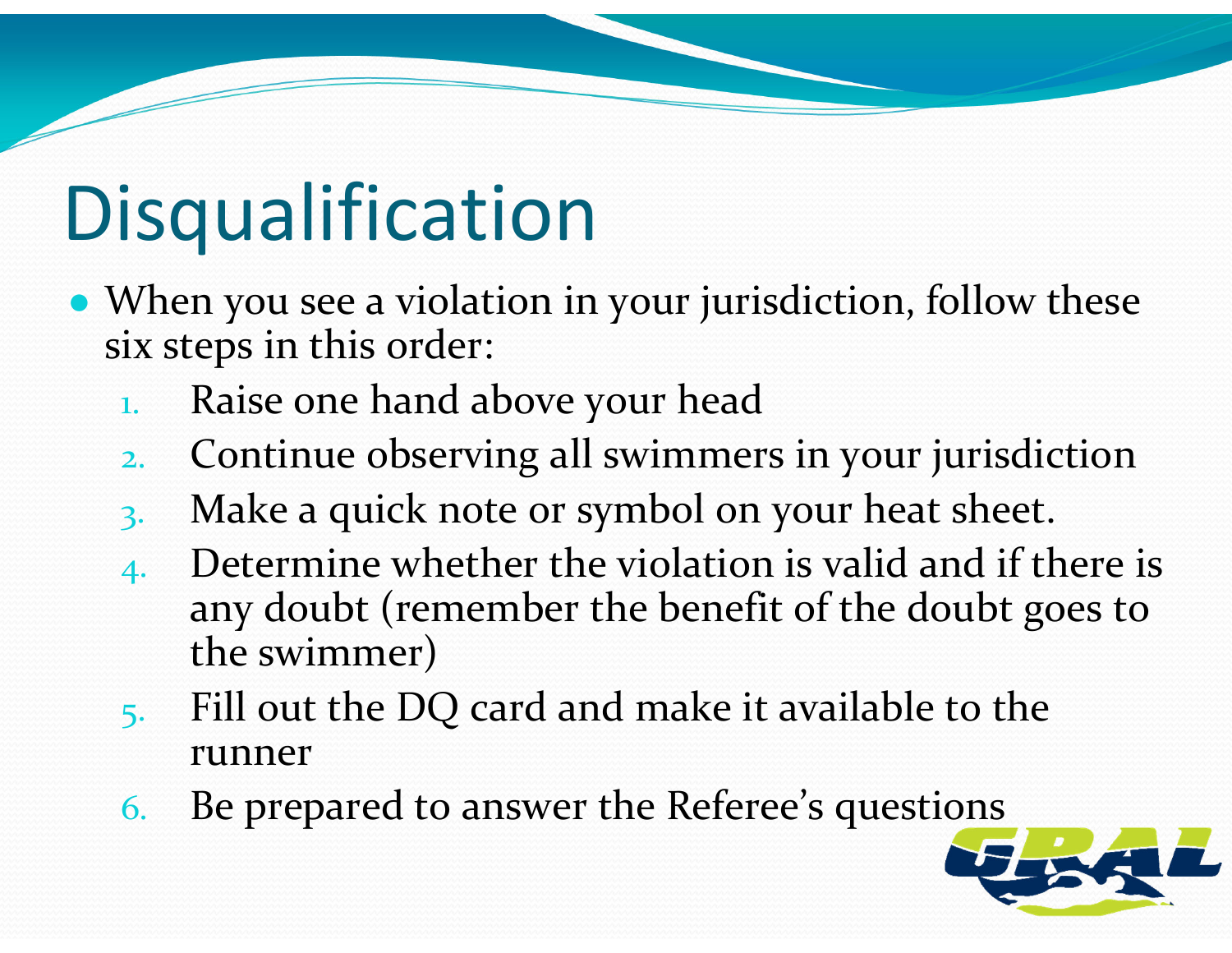## Hand Raise

- It is important that the official's hand is raised immediately when a potential infraction is observed so the Referee, Coaches, and the Runner are aware of the potential infraction, and because it is a USA Swimming rule.
- When you raise your hand, do so directly without hesitation. Hold it up for about three to five seconds, then bring it back down. If you see another infraction by the same swimmer or other swimmer while you<br>hand is raised. keep your hand up for three to five seconds after that hand is raised, keep your hand up for three to five seconds after that is not necessary to drop the hand to re ‐raise it.
- If, after dropping your hand, the swimmer performs a different infraction, you should raise your hand again.
- If the swimmer returns to your jurisdiction and performs the same (or different) infraction, you should raise your hand again.
- ● Raising your hand does not require you to write a DQ card. The swimmer always gets the benefit of any doubt.

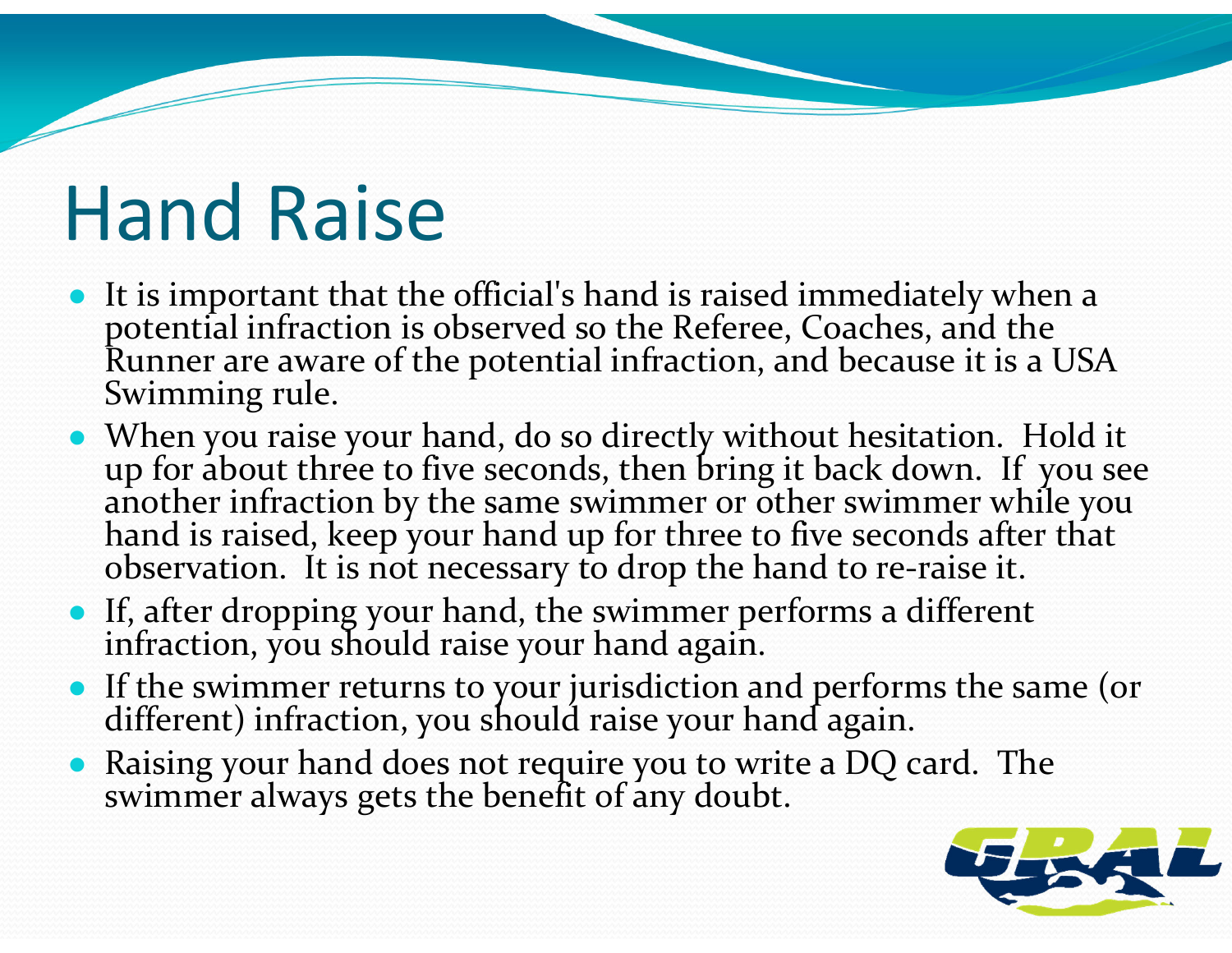#### The GRAL Swimming Disqualification Report (DQ Card)

- At the top you will fill in the correct event, heat & lane
	- Don't mix these up
	- Unless the Referee tells you otherwise, you do not need to fill in the name of the swimmer. Table workers will do that in case there has been a change of seeding.
	- Quick notes you make on your heat sheet can help make sure you remember these correctly as you write the cards these correctly as you write the cards
	- If you have any doubts regarding the correct event, heat, or lane, do not submit the card
	- If you have any questions about the rule, indicate on the card you would like to talk to the Referee would like to talk to the Referee
- Become familiar with the card so that you can easily find what you need when judging when judging
- ● Remember to sign/initial the bottom or it will be returned to you to sign, or discarded

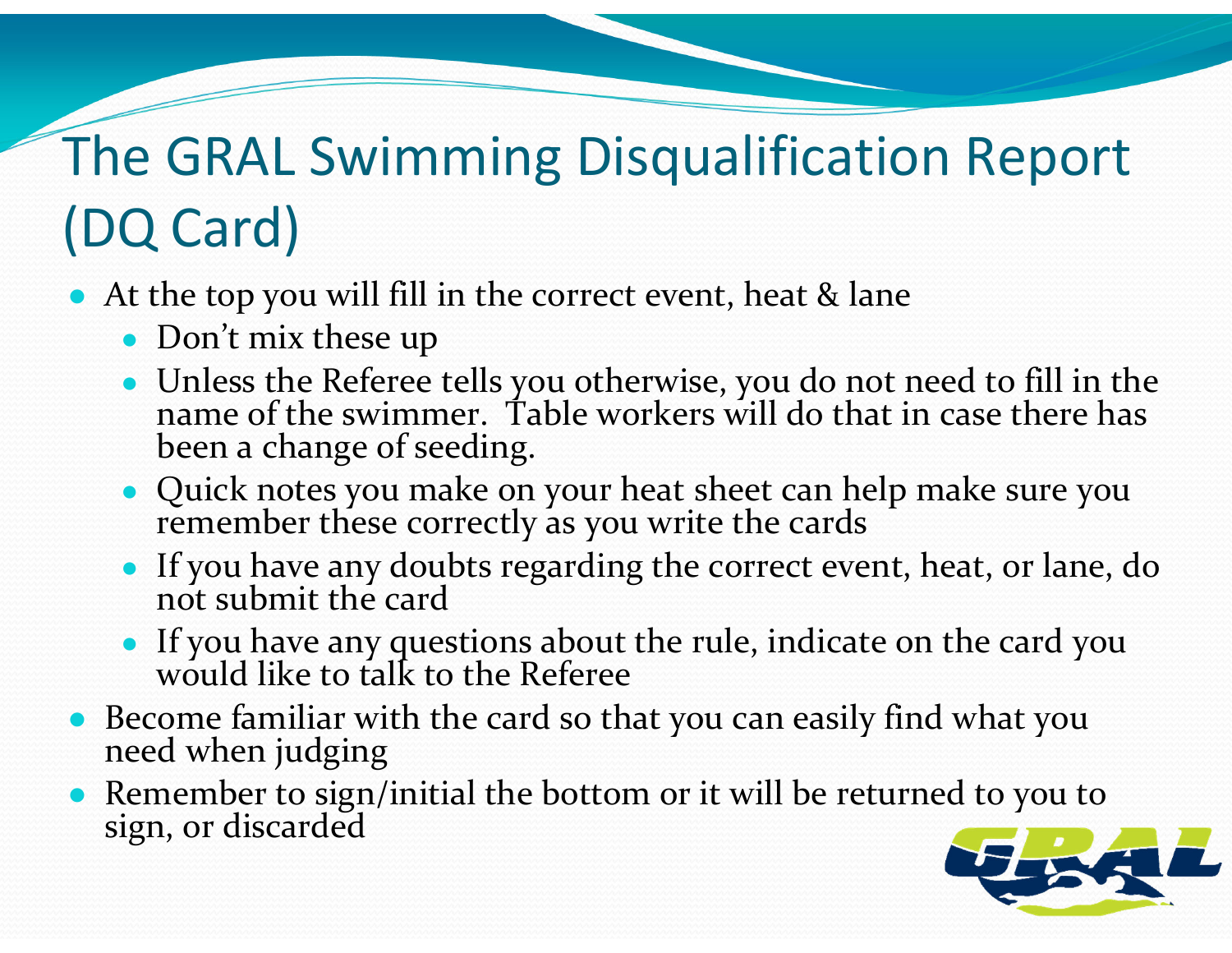# Relay Takeoffs

### and Dual Confirmation

- A Referee may ask the S&T to assist with dual confirmation of relay takeoffs
- The proper way to Judge a relay take-off is to confirm that the swimmer on the block has left the block, then shift your focus down to the arriving swimmer to see if s/he has touched the wall (i.e. **feet then touch** )
	- If s/he has not, then mark as an early takeoff (but do not raise your hand); otherwise mark as a legal takeoff
	- You will be asked at the end of relays events if you observed any early take ‐offs. If you and the other observer (Referee, Starter, or Strokes & Turns Judge) both observed the same early take ‐off, the other observer will write the card and ask that you sign it as well.

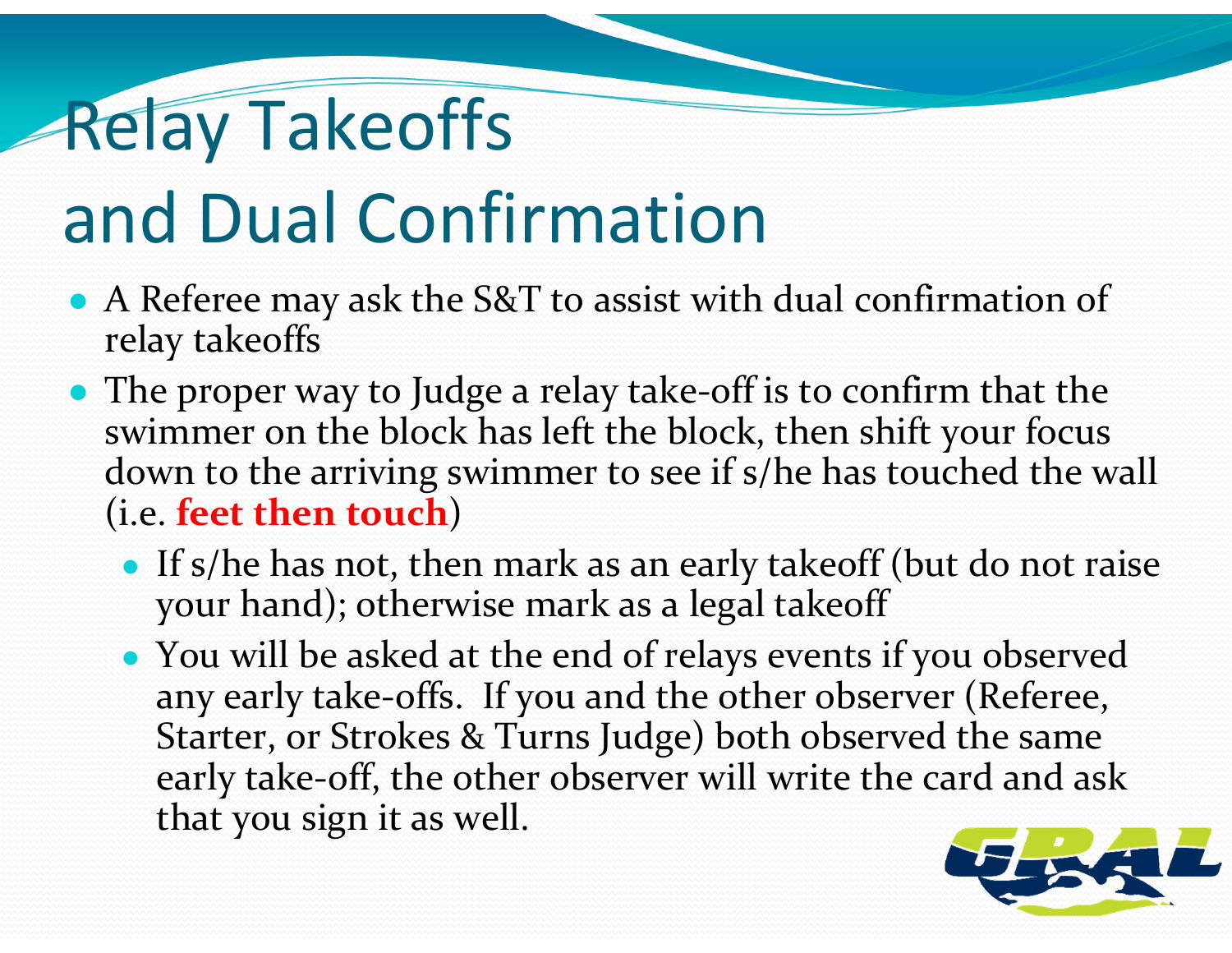### Dual Confirmation Communication

- When using the dual confirmation method, you may be given a slip of paper that has the event, heat, lane, and swimmer (1 ‐4) information
- Simply place an "X" in the correct square if you see an early takeoff and an "O" if the takeoff is legal
	- ● Always write something so that no one can tell that it was illegal just because they see you write
- This information will be compared with that of the other Judge
- Both observers must observe the same early take-off to result in a disqualification

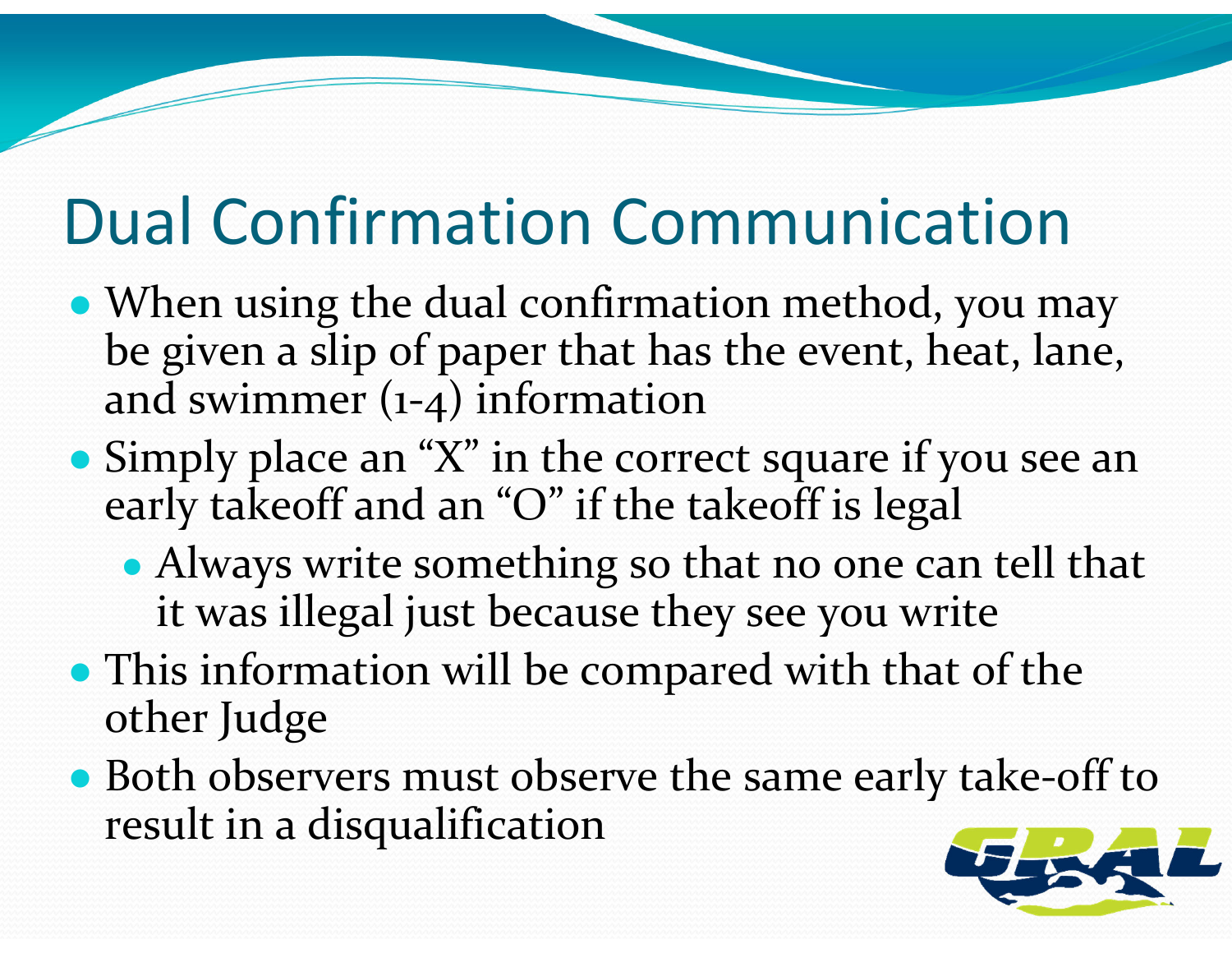## Order of Finish

- The Referee may reques<sup>t</sup> that you take order of finish data for each race (may be assigned to Starter, a non ‐working Strokes & Turns Judge, or Head Timer)
- This is not a difficult task, but it may take some time to ge<sup>t</sup> used to doing it accurately
- Simply write down the lane numbers of the swimmers in the order they finish (e.g. 3 4 1 6 <sup>5</sup> 2)
- Write it directly onto your program in case the Computer Rep or Head Table Worker needs the information
- It will take practice to ge<sup>t</sup> this information down and be able to start the next race in a timely manner.

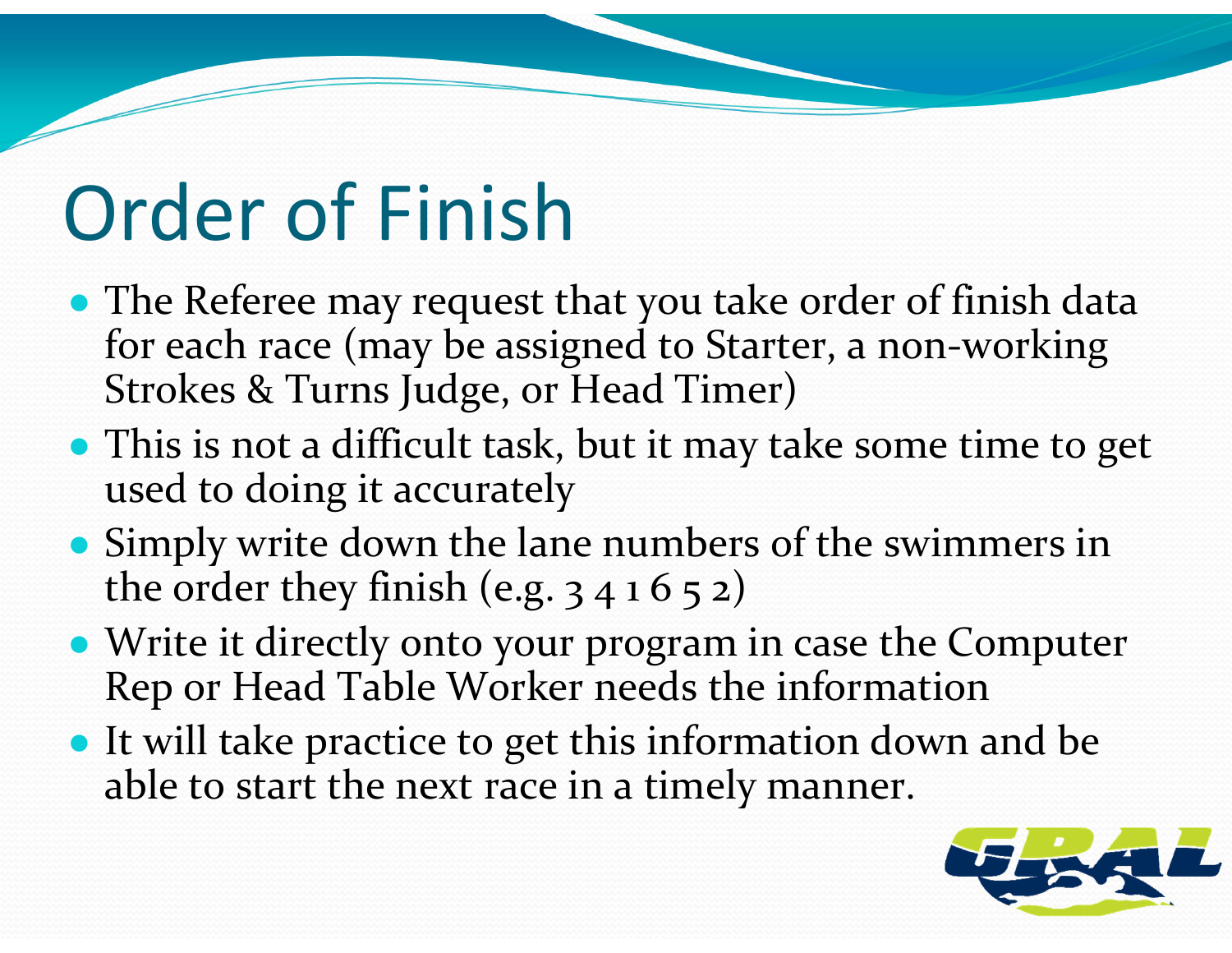# **USA SWIMMING VIDEOS**

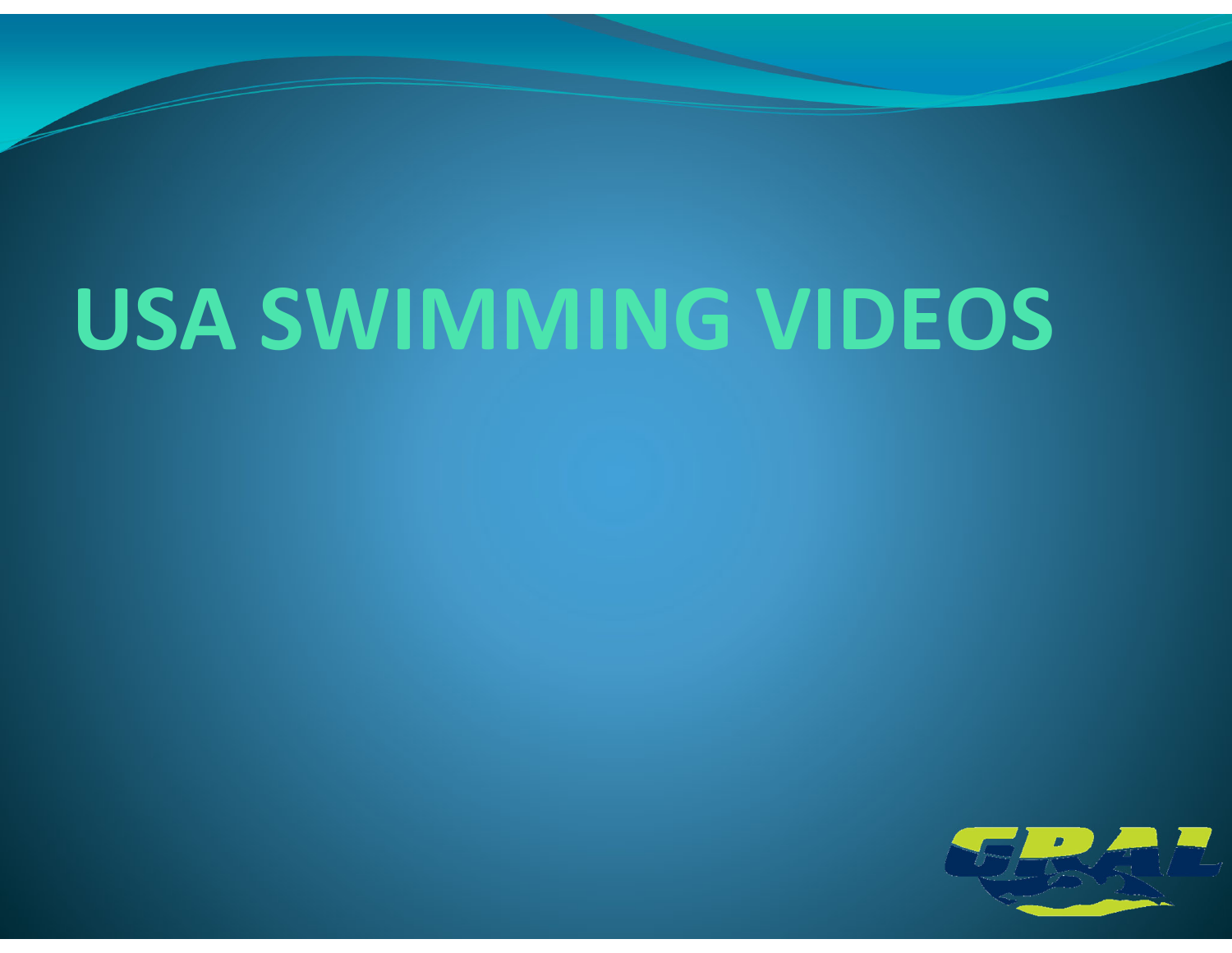## USA Officials Training Videos

- The Videos can be found here:
- https://www.usaswimming.org/officials/how-tobecome‐an‐official
	- ●• Officiating Backstroke (6:34)
	- ●• Officiating Breaststroke (5:31)
	- ●• Officiating Butterfly (5:46)
	- ●Officiating Freestyle (2:26)
	- ●• Officiating Individual Medley (2:34)
	- ●Officiating Relays (2:01)

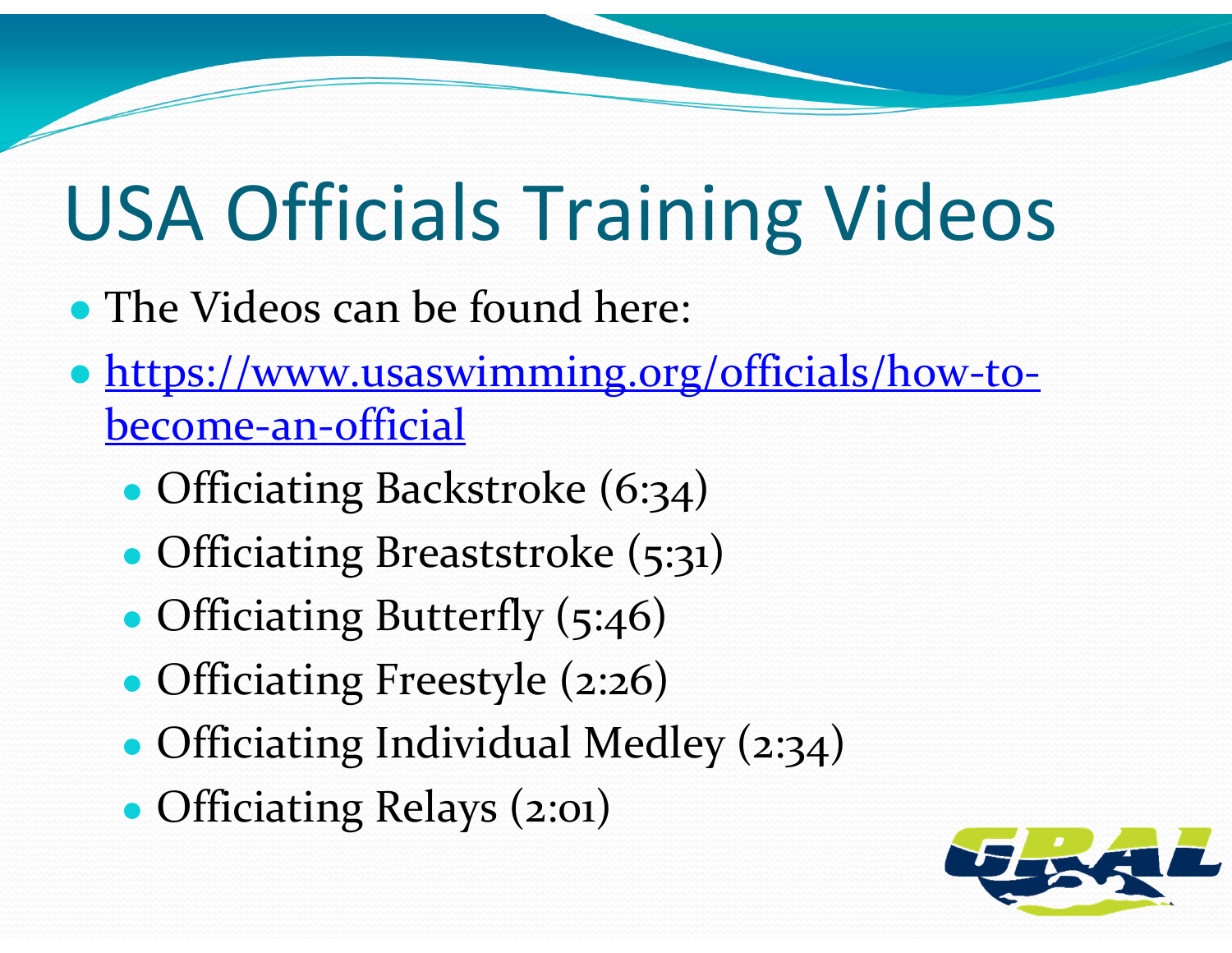# **BACKSTROKE**

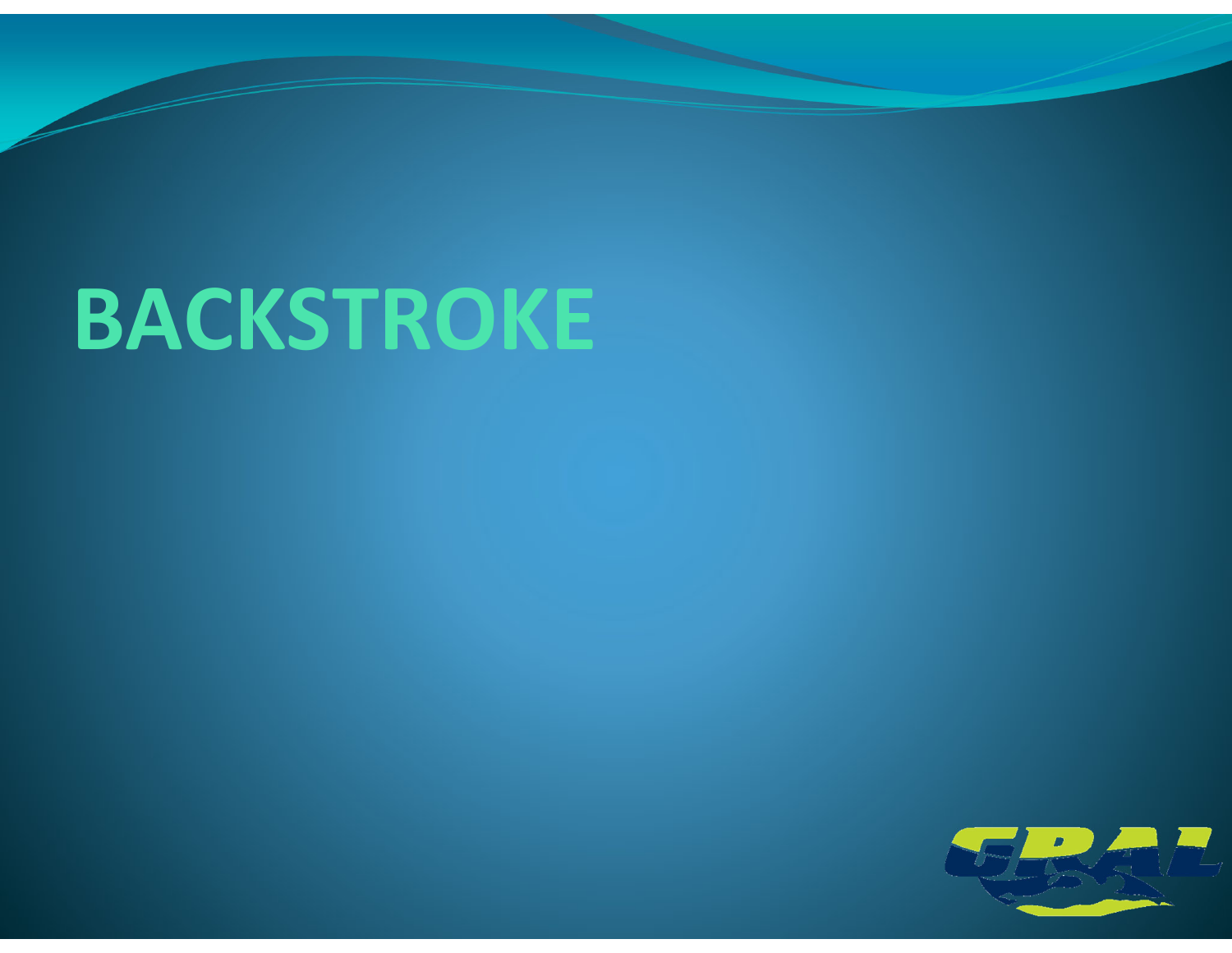## Judging the Backstroke Turn GRAL 2019 RULE CHANGE!

- After the swimmer's head passes the backstroke flag, prior to the turn, the swimmer may go pas<sup>t</sup> vertical toward the breast:
	- ● May perform one single or one double arm pull while on the breast
	- ●Watch for multiple arm pulls
	- **But does not have to continue arm motion; swimmer may continue to kick into wall**
- Must touch the wall, turn *in any manner* desired (including adjusting goggles, standing up, etc.), then leave the wall on back

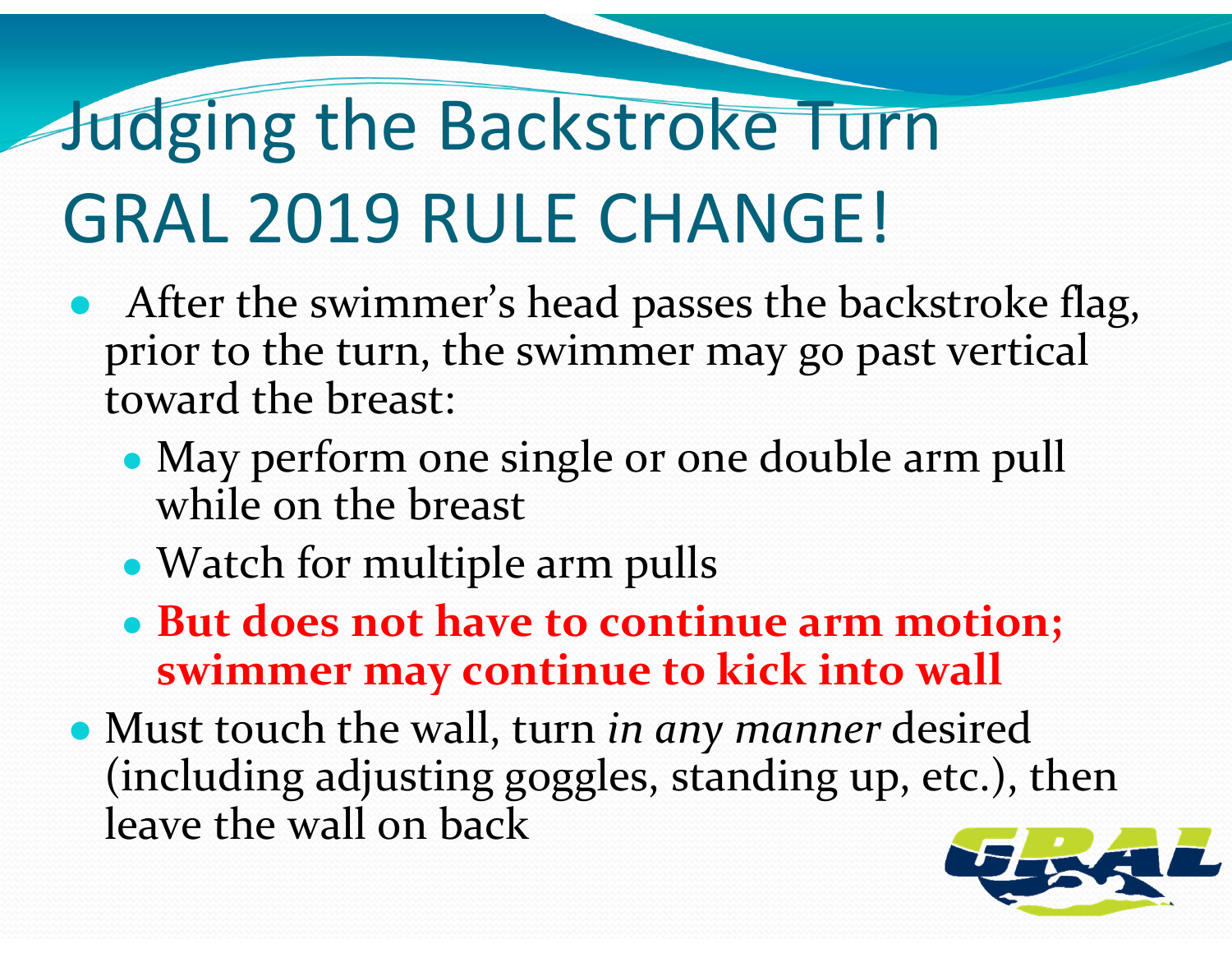### Additional Rule Clarifications

- In <sup>a</sup> Backstroke turn, if the swimmer turns pas<sup>t</sup> vertical to the breast, and with continuous motion touches the wall prior to <sup>a</sup> flip, this is not <sup>a</sup> violation of the rules.
- Except in breaststroke, after the swimmer initially breaks the surface, s/he should not re‐submerge; some par<sup>t</sup> of the body must remain above the surface.

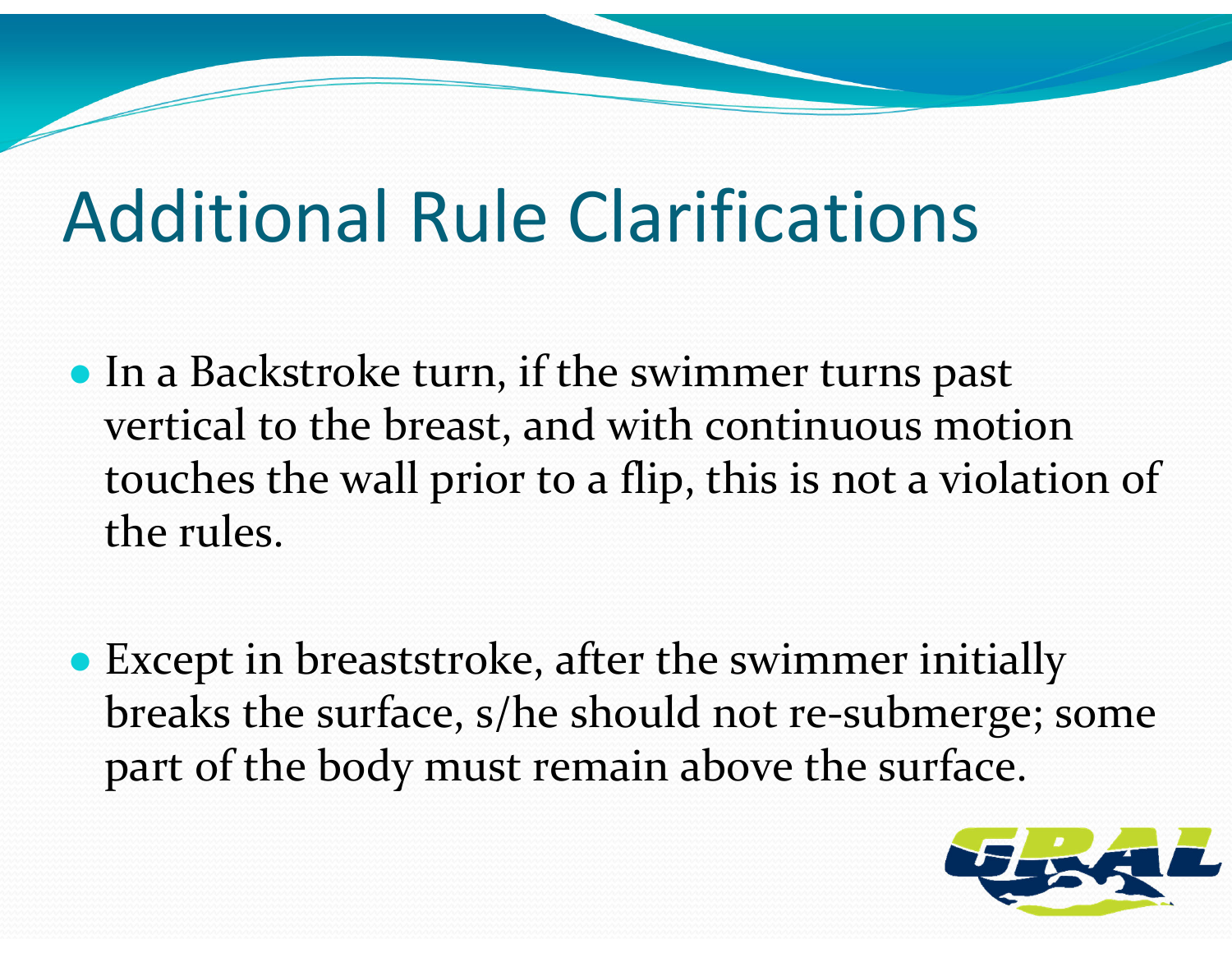# **BREASTSTROKE**

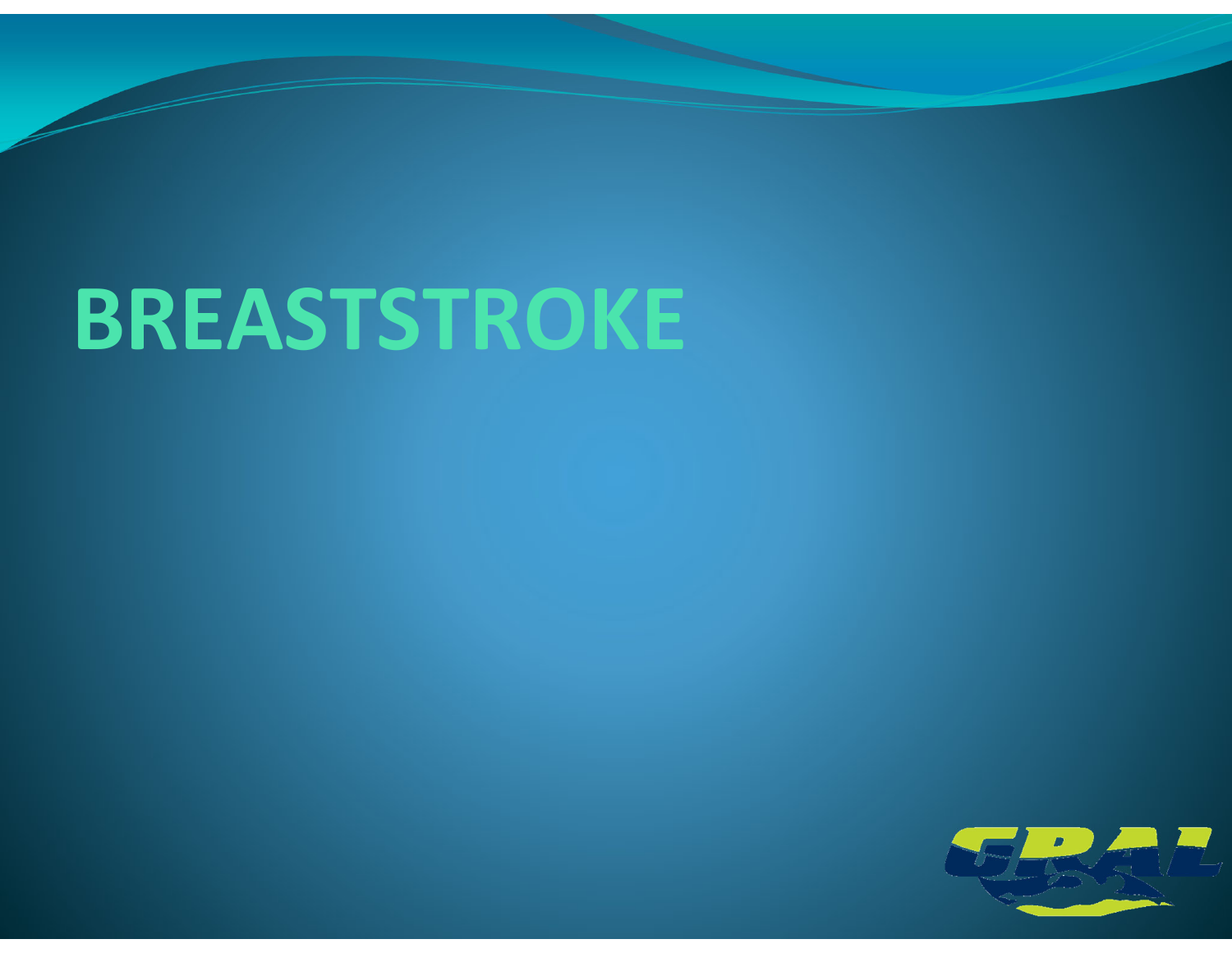#### Breaststroke ‐ Timing of Permissible Butterfly Kick After the Start and Turns.

- Issued Nov 2014: Rule 101.2.3 is amended the underlined passage indicates the affected wording.
- 101.2.3 Kick After the start and each turn, at any time prior to • 101.2.3 Kick – After the start and each turn, at any time prior to the first breaststroke kick a single butterfly kick is permitted. Following which, all movements of the legs shall be simultaneous and in the same horizo simultaneous and in the same horizontal plane without<br>alternating movement.
- The feet must be turned outwards during the propulsive part of the kick. Scissors, alternating movements or downward butterfl the kick. Scissors, alternating movements or downward butterfly<br>kicks are not permitted except as provided herein. Breaking the<br>surface of the water with the feet is allowed unless followed by a<br>downward butterfly kick. downward butterfly kick.

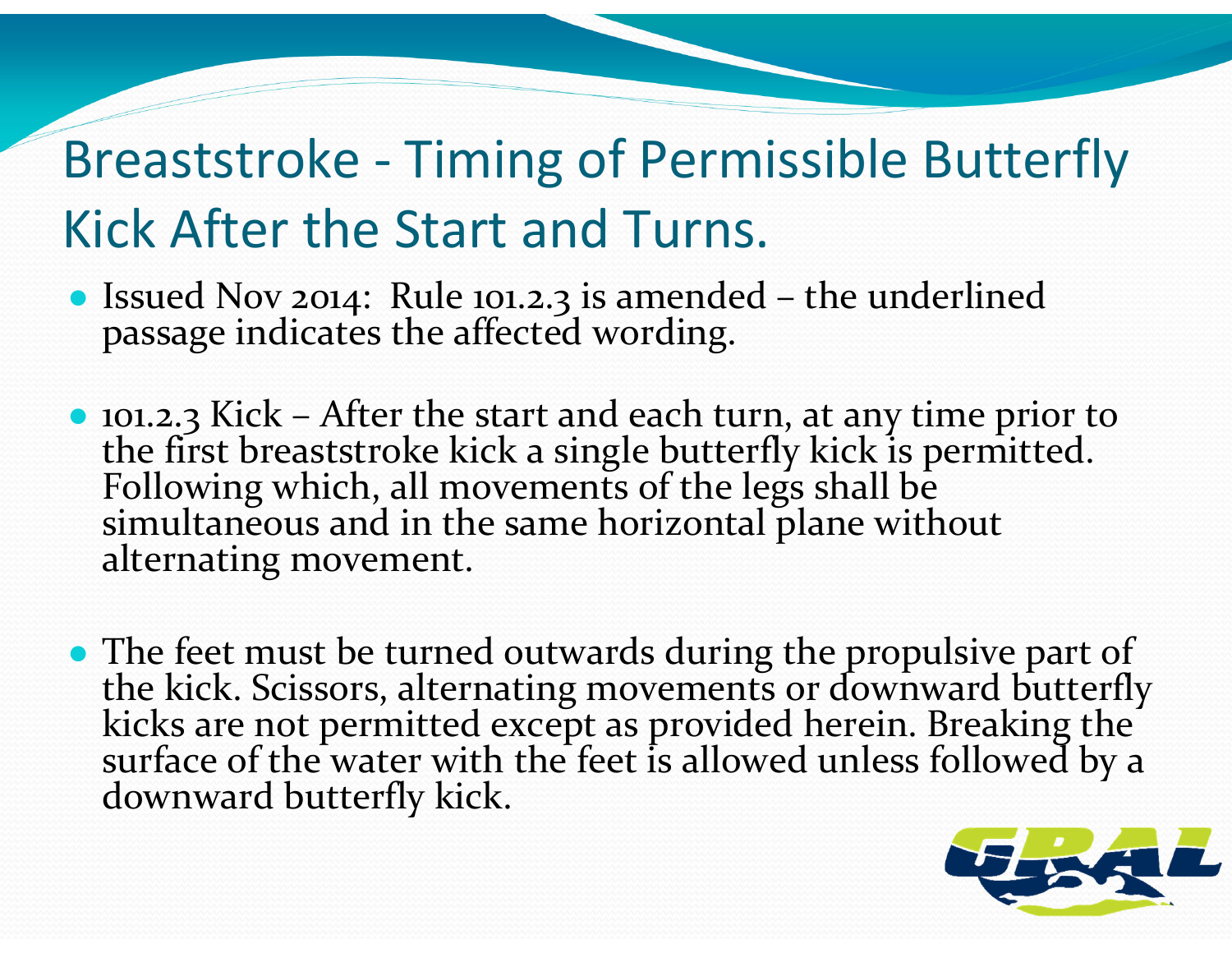### Additional Rule Clarifications

● Breaststroke Rule Reminders:

- Body should be on the breast in order for arm pull to be in "same horizontal plane."
- Only the first arm pull after start and turn can be pas<sup>t</sup> the hip line.
- Toes must be pointed out on kick
- Head must break surface of water by widest point of second arm pull, and on each cycle thereafter
- This is not <sup>a</sup> full list of all breaststroke rules, just clarifications of some of the more obscure rules

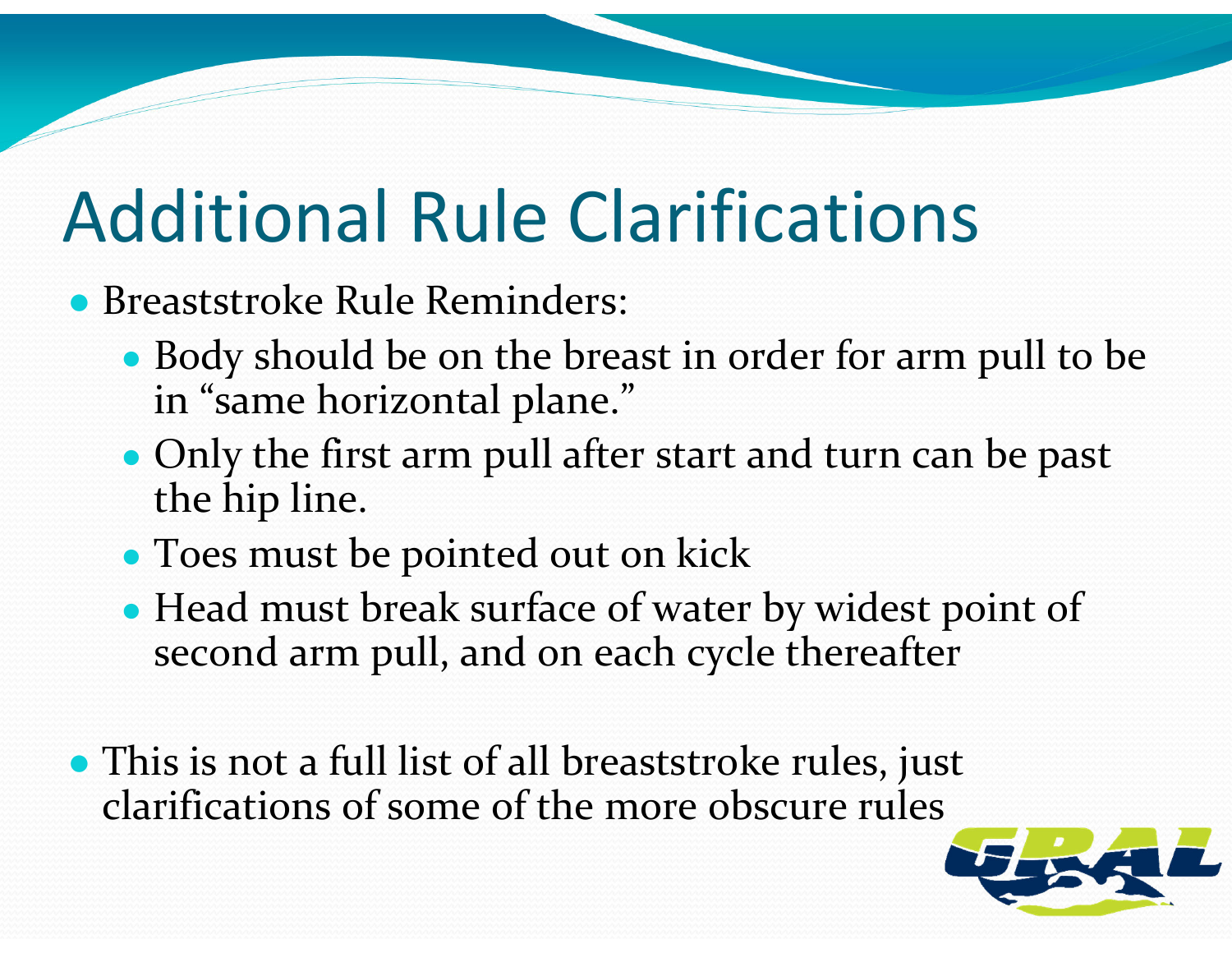# **BUTTERFLY**

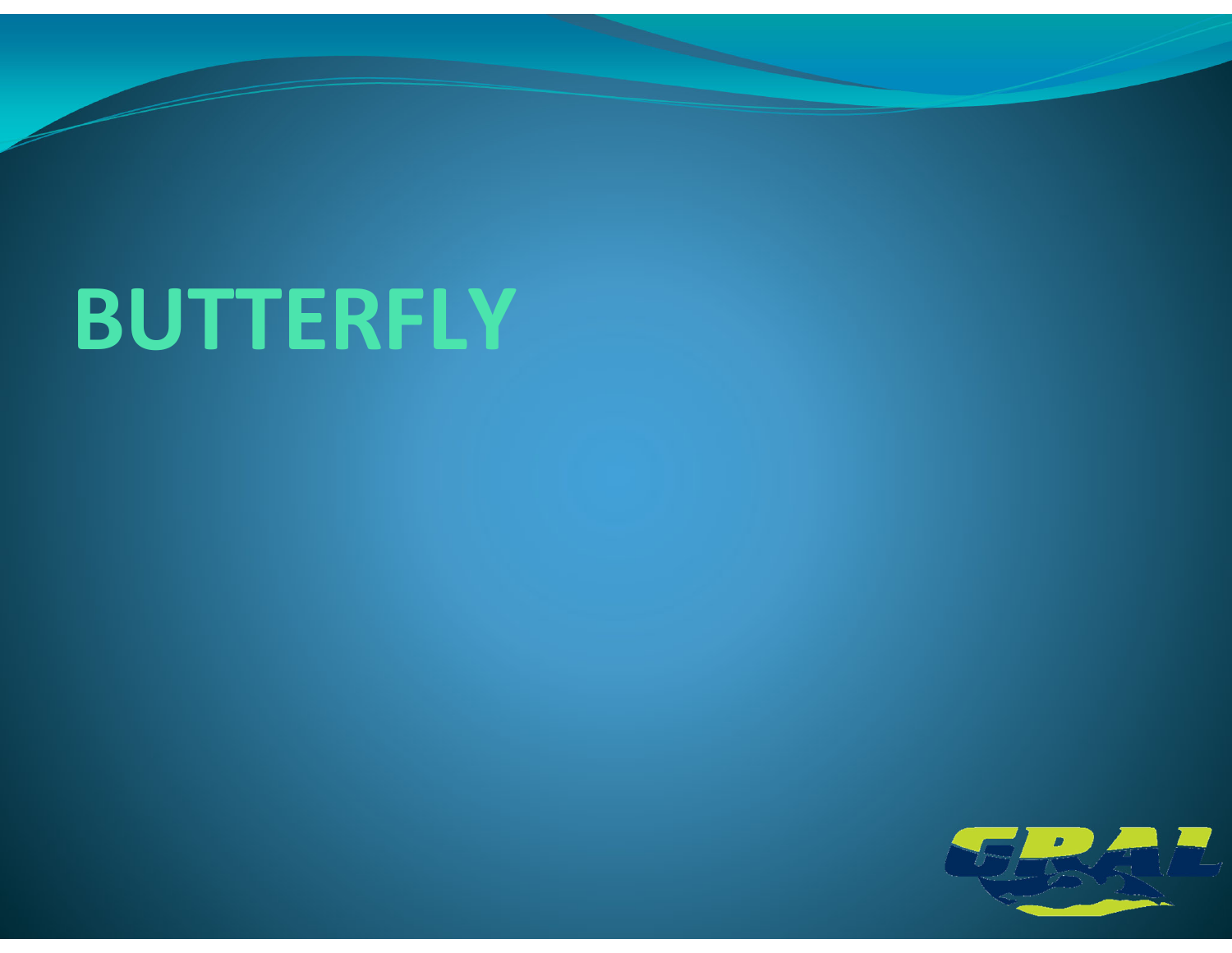### Additional Rule Clarifications

- In Butterfly, the arm from the wrist to the shoulder must break the surface of the water throughout the recovery.
- Butterfly arm & leg movements are not required to be on the same horizontal plane.
- Except in breaststroke, after the swimmer initially breaks the surface, s/he should not re‐submerge; some part of the body must remain above the surface.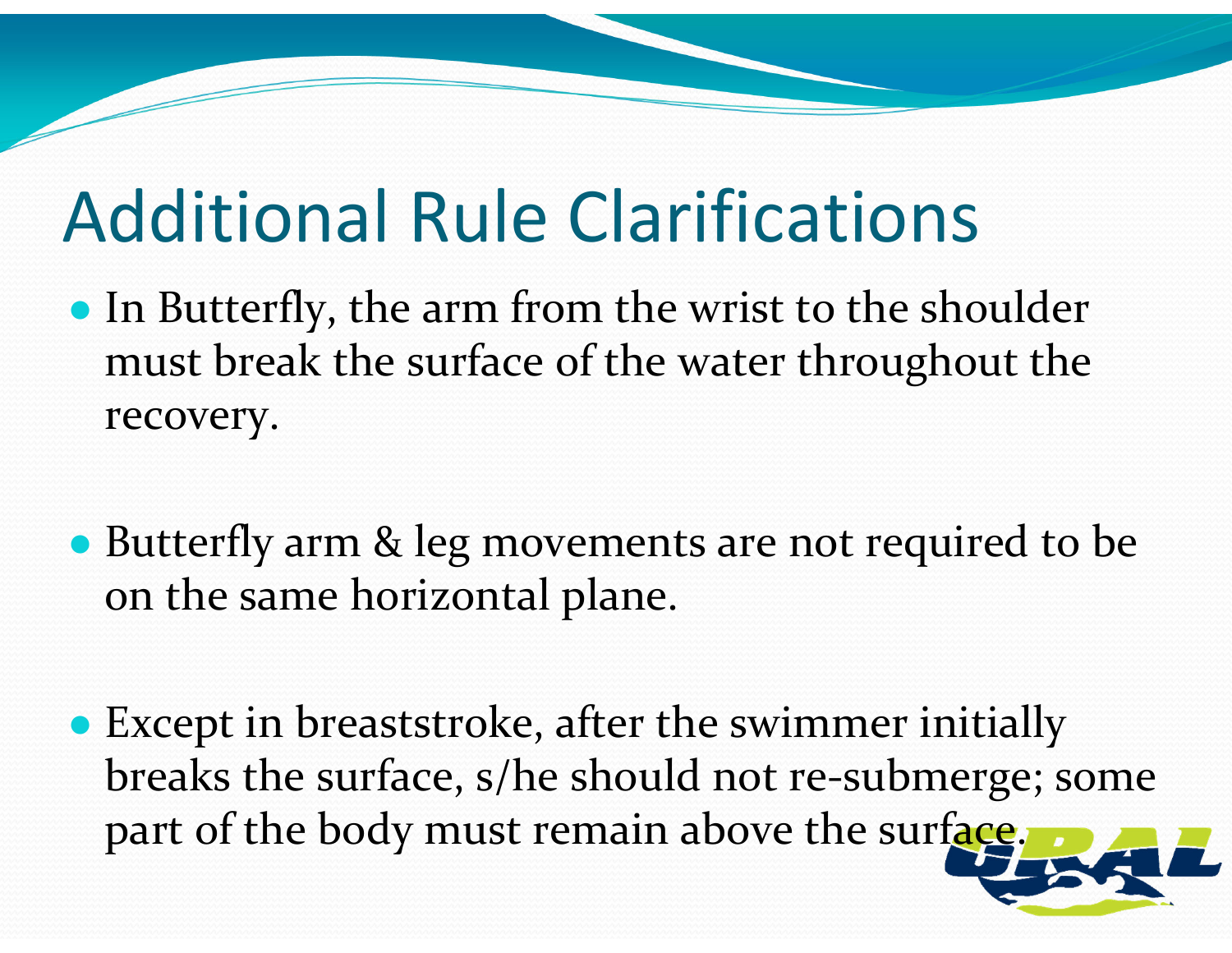# **FREESTYLE**

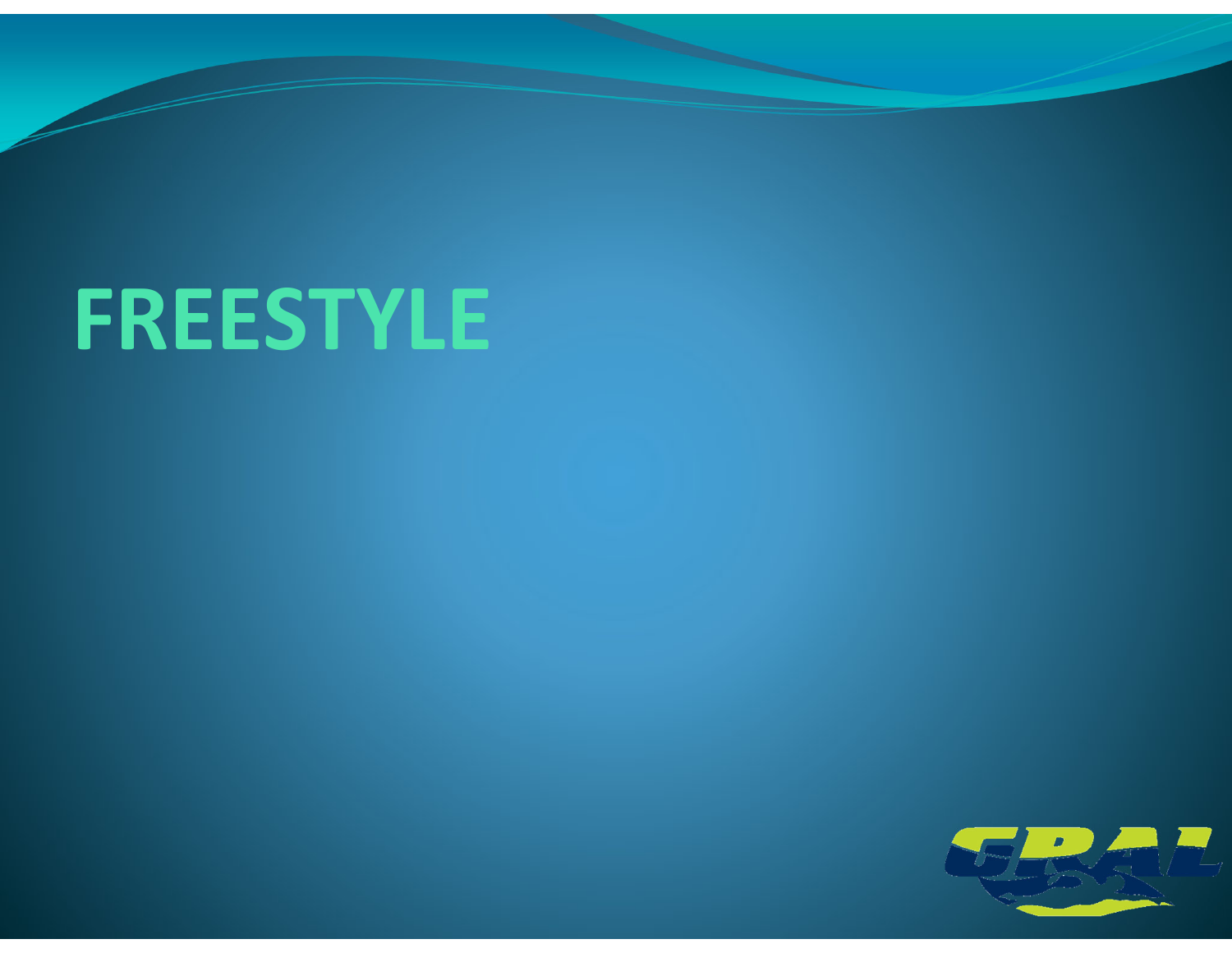### Additional Rule Clarifications

● Except in breaststroke, after the swimmer initially breaks the surface, s/he should not re‐submerge; some par<sup>t</sup> of the body must remain above the surface.

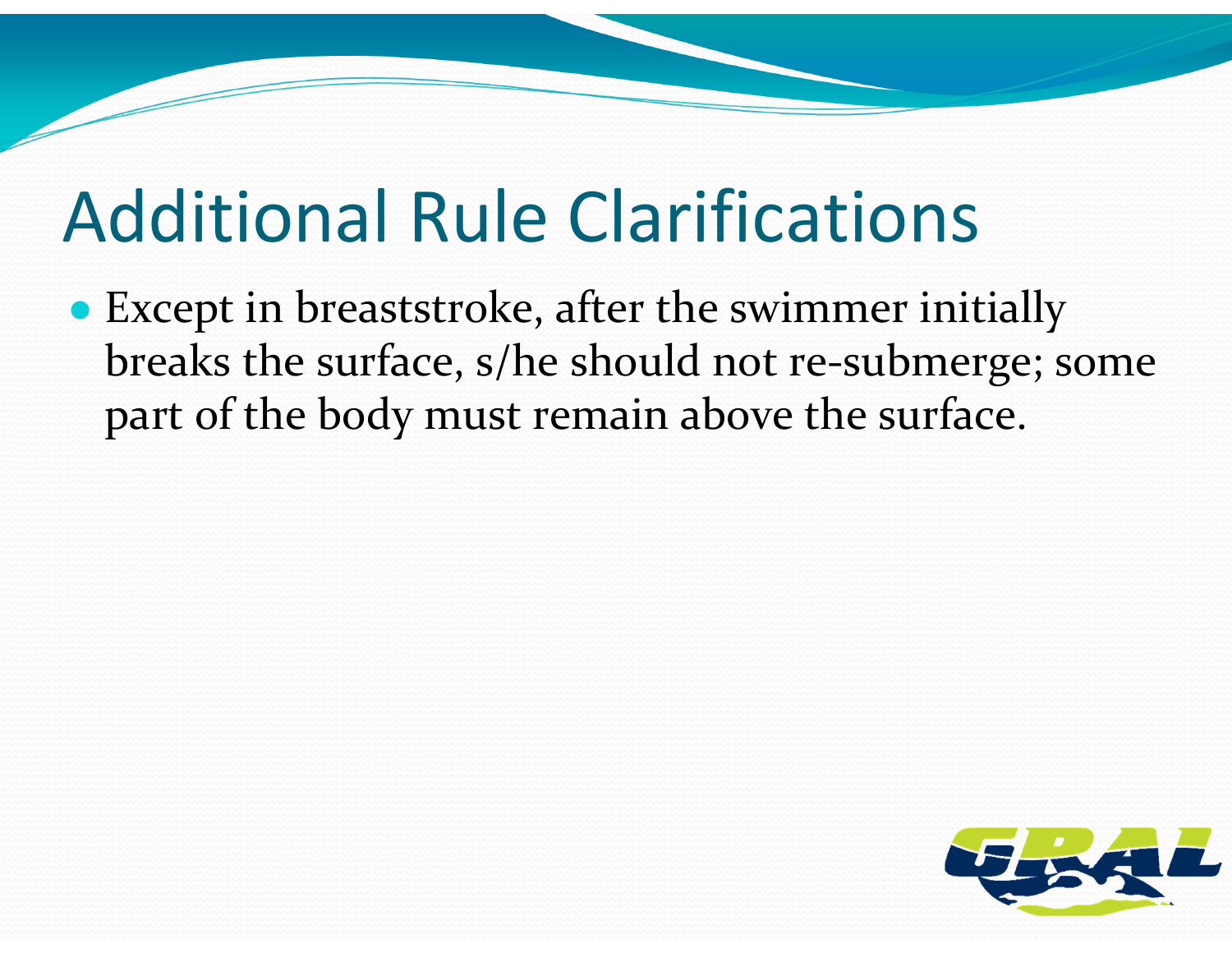# **INDIVIDUAL MEDLEY**

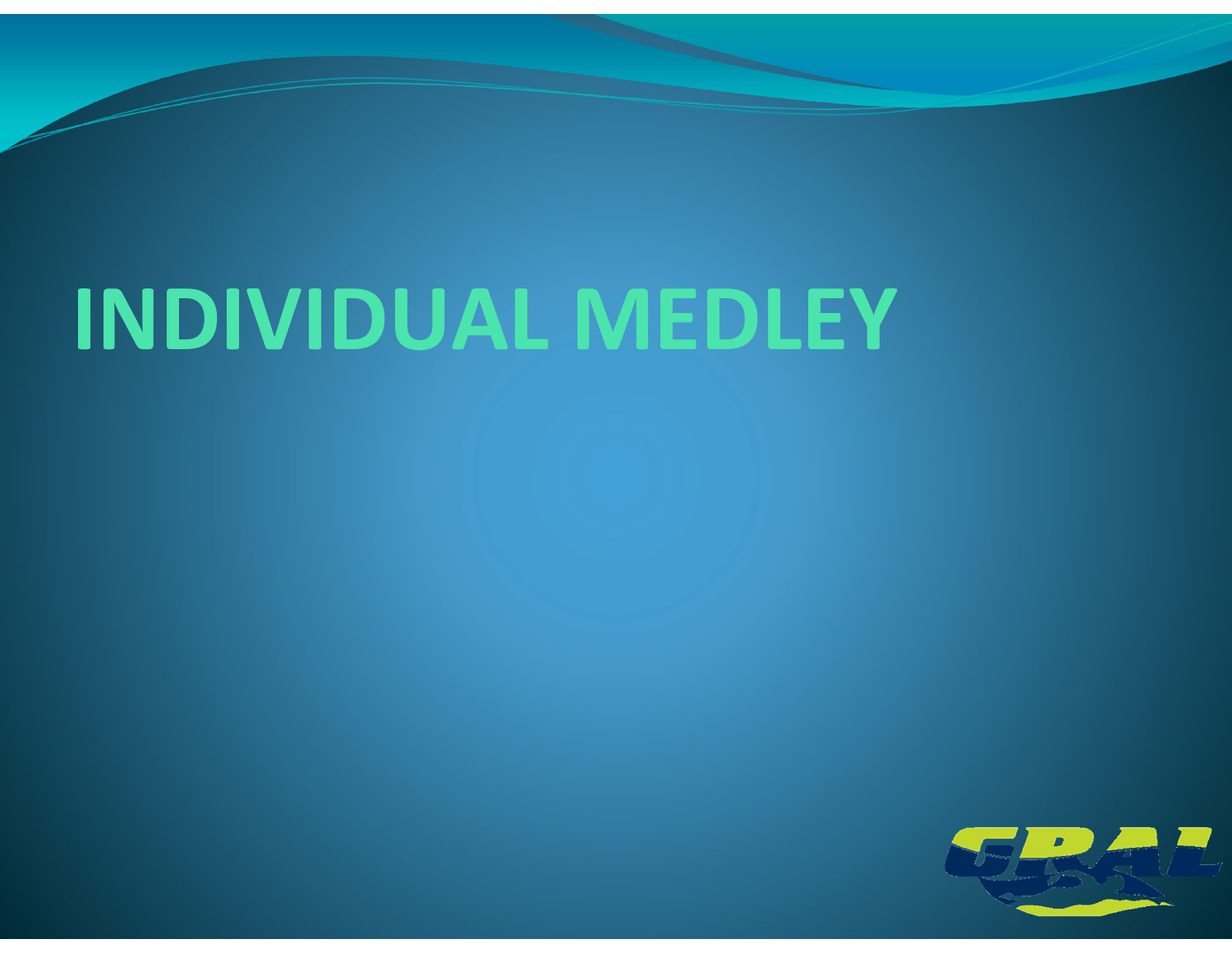#### USA Swimming Rule 101.6 & 101.7 – Freestyle leg of Medley Relay and Individual Medley

- $\bullet$  Freestyle leg of Medley Relay and Individual Medley can be in any style excep<sup>t</sup> butterfly, breaststroke or backstroke
- ●• Interpretation issued Sep 2017: "For the freestyle distance, the change permits the swimmer to be pas<sup>t</sup> vertical towards the back when executing <sup>a</sup> turn - including after the feet have left the wall. The rule requires that the<br>swimmer's body must return to the breast before any kick or stroke." swimmer's body must return to the breast before any kick or stroke."
- What does this mean?
	- ●Shoulders may be past vertical toward the back when swimmer leaves wall after completing turn
	- ● Shoulders must be pas<sup>t</sup> vertical toward breast when swimmer begins to kick or stroke
	- ●Swimmer cannot go pas<sup>t</sup> vertical toward back at any time during freestyle leg, excep<sup>t</sup> during the turn

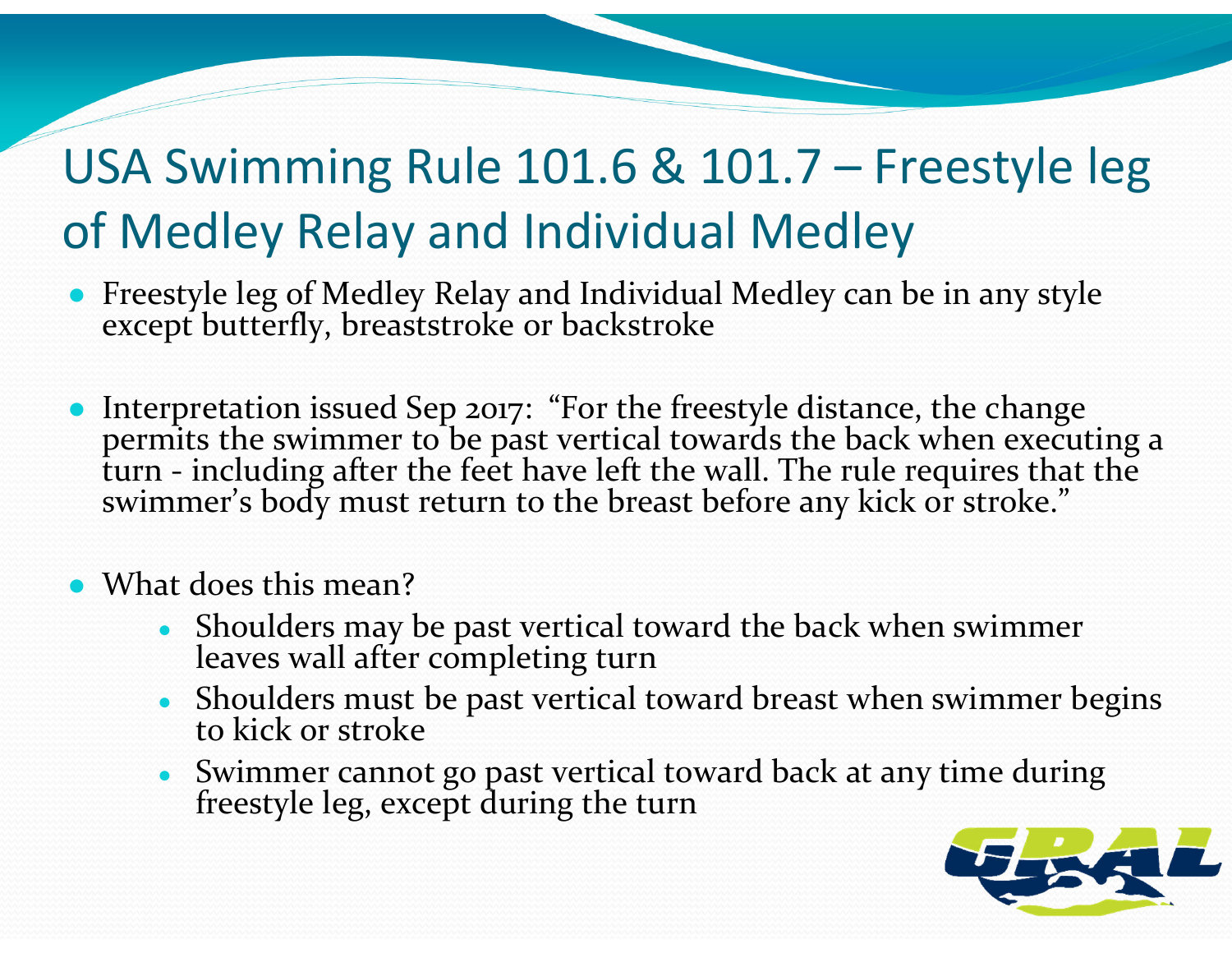